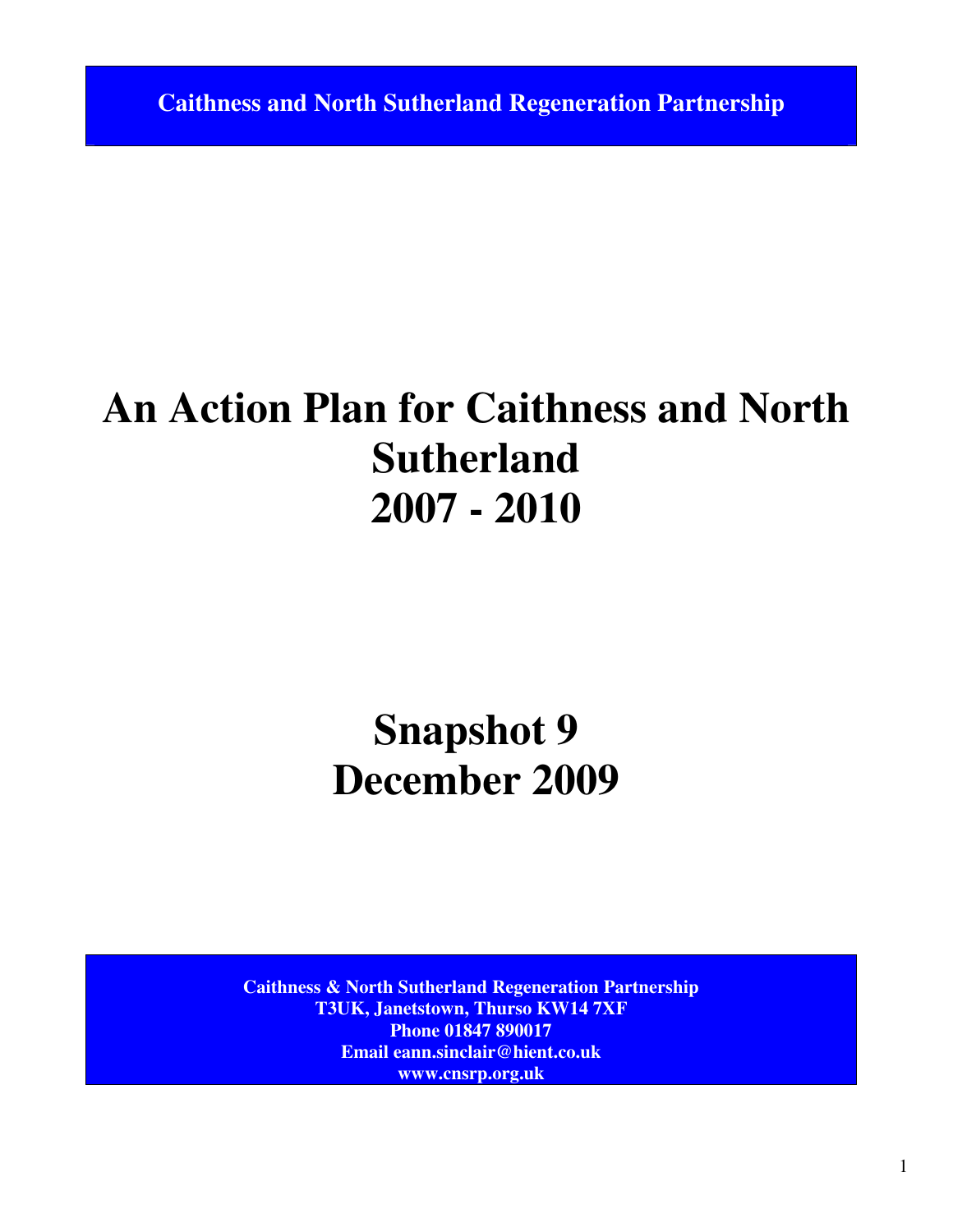This update incorporates reports from a range of partners involved in delivering elements of the Caithness & north Sutherland Action Plan. It is hoped that by condensing multiple reports into one paper the information will be disseminated more efficiently amongst the various groups such as the CNSRP Advisory Board, Executive Board and the Dounreay Stakeholders' Group.

## **Key Issues and highlights:**

- A skills audit in Caithness & north Sutherland is now at Final stage, with a presentation of results being scheduled for January 2010.
- John O'Groats Masterplan was launched in September, and was well received by businesses and the community.
- The Caithness Regeneration Conference was held in Wick on 1<sup>st</sup> October, with Secretary of State for Scotland Jim Murphy MP as keynote speaker. Mr Murphy subsequently chaired a meeting in London to discuss progress with the Pentland Firth Marine Energy Project.
- It has been agreed that a Pentland Firth Marine Energy "route map" will be delivered in draft form by mid-December, setting clear targets and resources for delivering local economic benefit.
- DSRL's Project Manager working on the scoping of the National Nuclear Archive project has now produced a work programme for delivering this project.
- HIE has appointed a Head of Tourism and a Head of Infrastructure to work on the regeneration programme.
- Of the 108 individual activities currently "live" in the Action Plan (see Appendix 1) there are 71 coded green (meaning progress according to schedule), 30 coded amber (meaning delivery delayed but still progressing) and 7 coded red (meaning delivery significantly delayed or action at risk of non-delivery).
- The Partnership has been working on updated projections for the number of new jobs we expect to be created between now and 2020. Currently we estimate that some 1,830 new jobs could be created in the area, with figures for employment creation associated with the marine energy industry yet to be included. A graph showing this projection is at Appendix 4.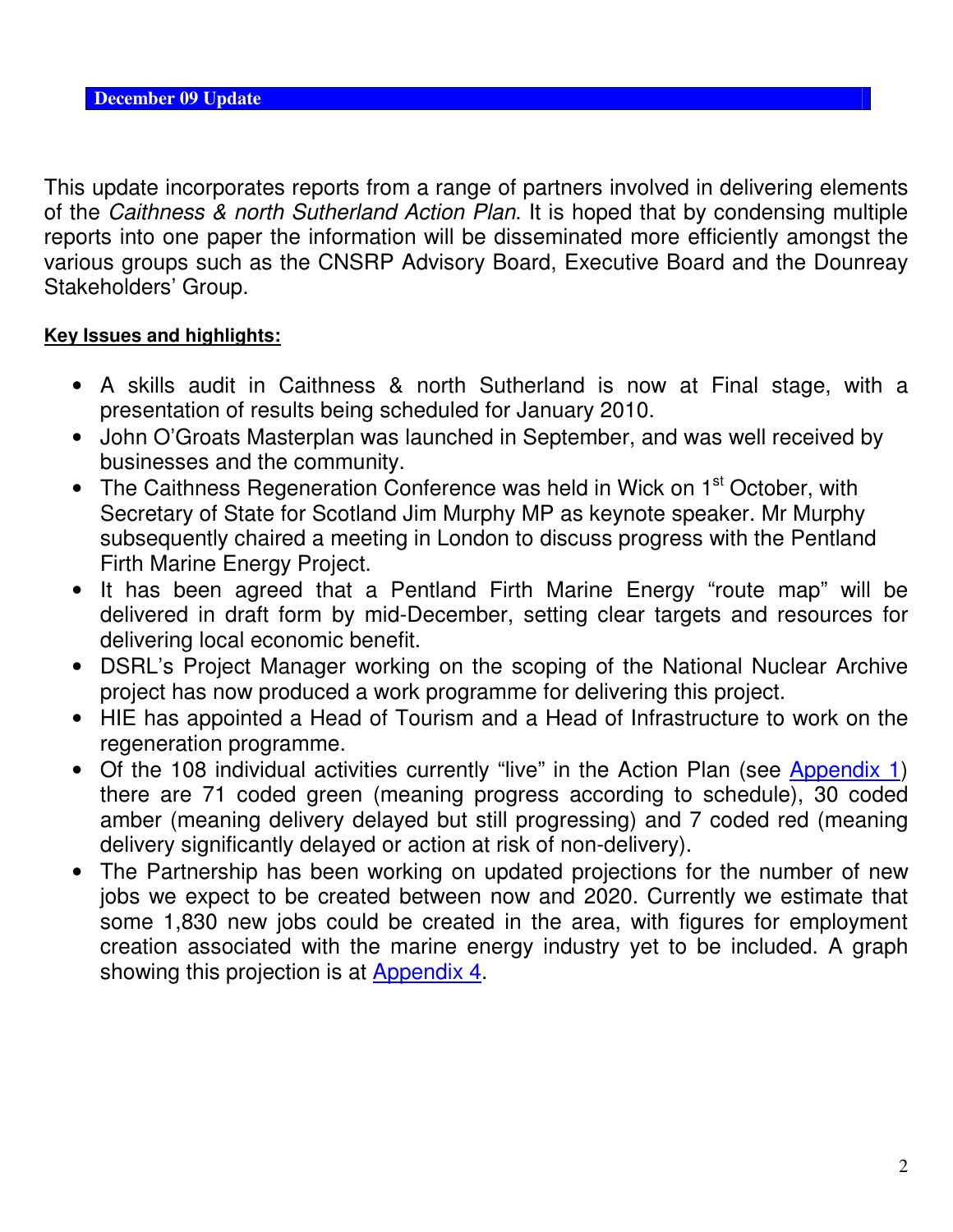### **Progress with High Priority activities**

#### Scrabster Harbour

Scrabster Harbour Trust remains in negotiations with funding sources, particularly the NDA, HIE, The Crown Estate and EU funders, regarding its redevelopment project. It is also in discussions with potential inward investors. SHT is engaged in discussions and meetings with developers and relevant finance agencies for the proposed industrial business park.

#### Wick Harbour

WHA has launched a joint marketing project with ports at Inverness and in Orkney and Shetland. The newly-formed Sail North Scotland Marinas Association has successfully secured funding from the VisitScotland Growth Fund to support an ambitious marketing programme.

The promotional activities will raise awareness of the Viking Trail, the route linking north Scotland to Scandinavia, and encourage more yachtsmen and women to sample the sailing, climate and shore-side facilities of the wider area. Thanks to the funding a new website, www.sailnorthscotland.com , will be designed, and a project manager recruited to help deliver a programme of online and press campaigns. The funding will also allow the association to produce leaflets to distribute to boats visiting the harbour looking for advice on local facilities, accommodation and visitor attractions. The funding will also be put towards ensuring Sail North Scotland Marinas Association has a presence at important international boat shows, with the first planned trip taking place in Sweden early next year.

## Pentland Firth Marine Energy Project

Following the announcement by The Crown Estate that the names of successful applicants for seabed leases in the Pentland Firth would not be announced until March 2010, there has been a significant amount of discussion at both Scottish and UK levels. The Crown Estate has now announced that it has a number of "preferred bidders" and has allowed these companies to approach agencies, supply chain etc. Meanwhile HIE continues to work with the marine energy companies/ seabed applicants with which it has already had contact, in an attempt to allow local supply chain companies and infrastructure providers to better understand the likely requirements of the industry.

Recent announcements about significant investment in the Dounreay-Beauly power line and in the line between Beauly and Aberdeenshire offer further clear signals that a medium-term grid infrastructure will be in place to transmit power from the Firth in line with developers' projections on commercial-scale production of devices.

HIE has committed to working with its partners to produce a Pentland Firth "route map" similar in format to the Scottish Marine Energy Group's "route map" produced earlier this year. A draft of this will be produced by mid-December, with a final version due by February 2010.

#### **Engineering**

Following a break-out session on engineering at the Caithness Conference a group of local companies have met again to consider ways of working together to achieve common goals. The Partnership provided facilitation support for this follow-on meeting. The group will now work on creating a programme of activity, mainly but not exclusively based around opportunities from marine energy.

North Highland College staff are progressing the development of the Engineering Skills Centre at the College. Enabling work around the College grounds has now started for the considerable amount of building work required for this project and the Centre for Energy & the Environment.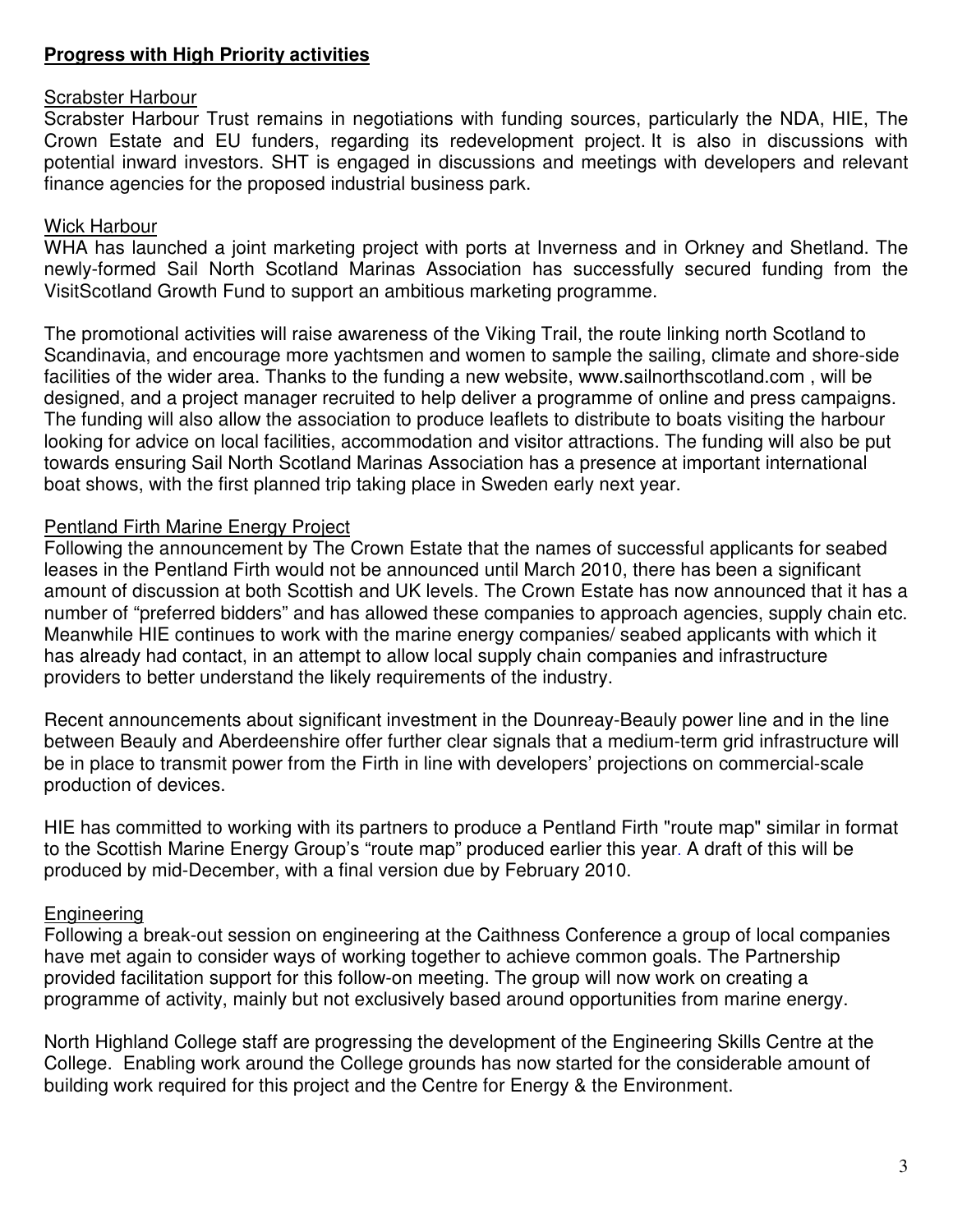#### John O' Groats Tourism

The Masterplan for John O'Groats was launched in September. The plan was well received by local business and community representatives. HIE staff are now working to take forward developments. http://www.hie.co.uk/john-ogroats-masterplan-2009.htm

#### Inward Investment

Focus here continues to be on the companies bidding for Pentland Firth seabed licenses. During November in particular the main task has been to maintain contact with as many of the companies as possible, to try to better understand their investment plans, and therefore to attract them to set up bases in the north.

Effort also continues in the business services and tourism sectors, as well as plans for continuing research in other areas of the wider energy sector.

A revised Inward Investment marketing plan has been produced. It updates the planned target areas for our Inward Investment effort over the coming 12 months.

This year's Caithness Conference considered the content of a "Caithness Vision" and made a number of recommendations. With funding from the NDA we have engaged local design company Studiograff to help produce a design template for material associated with this Vision. A draft of this should be available by January, with a final version published in February 2010.

#### Food & Drink

North Highland Product's Managing Director has moved on, and NHP is currently consolidating its position, with support from the new chairman of the North Highland Initiative.

#### **Transport**

Local agencies continue to look at transport projects following the announcement of the Scottish Government's Strategic Transport projects Review in December 08. The Highland Council is seeking funding for feasibility studies for road safety work on the A9 Trunk road around Berriedale with a view to having a fully-engineered and costed proposal available to be implemented when any funding becomes available.

Partnership staff will meet HITRANS in late November to update on current and planned activities, as well as seeking strategic engagement with HITRANS over the coming months.

In October a scheduled Sunday air service started between Wick Airport and Edinburgh. Total passenger numbers through Wick were up due to higher passenger "load factors" on both the Eastern Airways' Aberdeen service and Loganair's Edinburgh service. The use of Wick airport for training flights by helicopter operators and military aircraft resulted in total aircraft movements increasing by 20% in 2008/2009.

#### IT Connectivity

This is still an issue, and is most acute in north Sutherland, where some exchanges are not yet able to take ADSL broadband of above 512k. HIE's Regional Infrastructure team has been helping to pursue this issue, with a view to helping us set out a timetable for exchanges yet to be upgraded. We now understand that Scottish Government and BT are in final discussions on timetables for upgrading exchanges.

We still await the announcement from BT on the timetable for remaining north Sutherland exchanges to be upgraded. In the meantime CNSRP's Programme Manager convened a meeting with a group of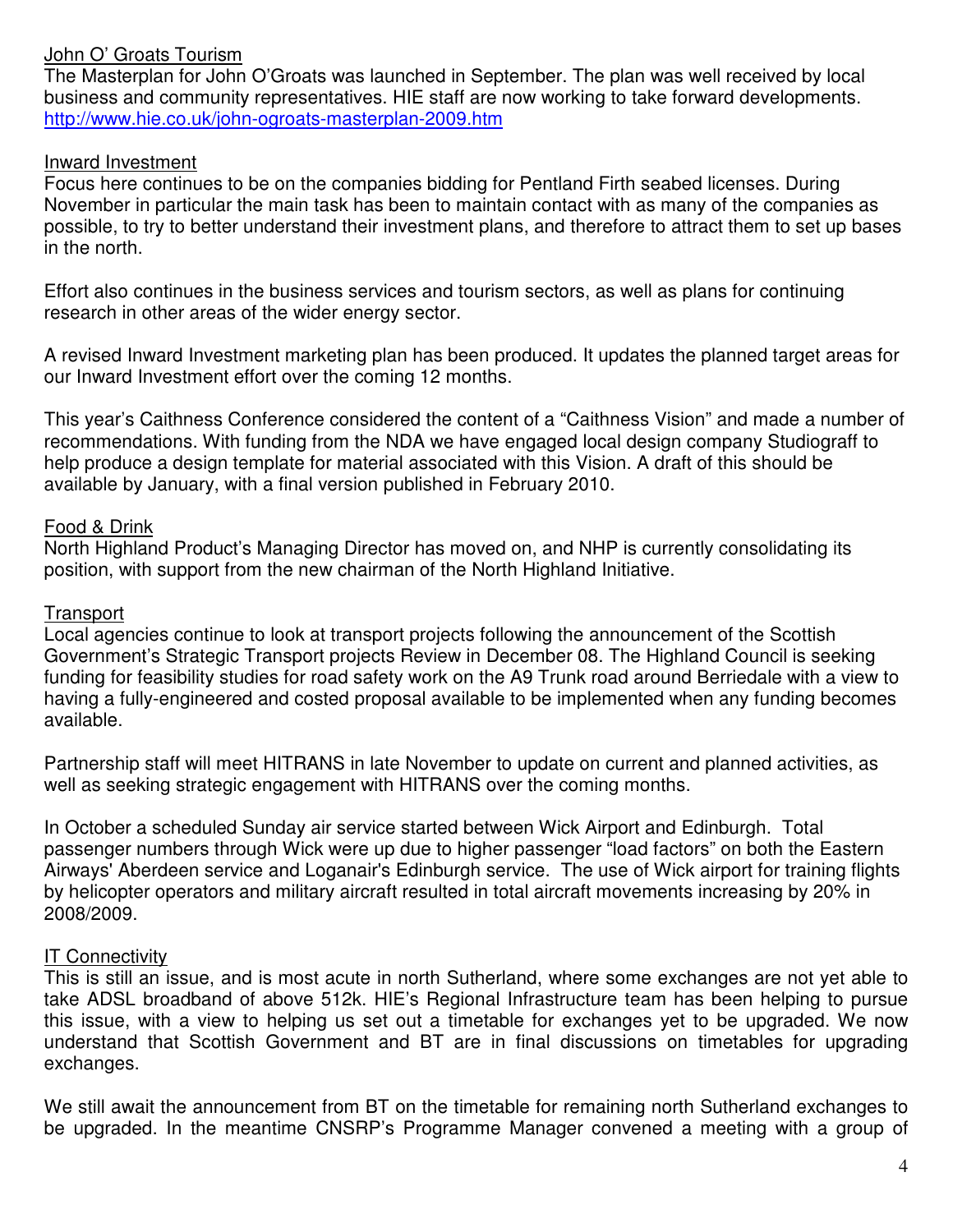technology businesses to discuss how best to ensure that Caithness and North Sutherland remains competitive within the digital economy. An action note from the meeting is available to view on www.cnsrp.org.uk/downloads

#### Access to finance:

The North Highland Regeneration Fund's AGM was held in November. Since its inception the fund has assisted 26 businesses, securing 140 jobs and creating 118 new jobs.

#### **Progress with medium and lower priority activities**

Tourism: North Highland Tourism has recruited its new Marketing & Membership Manager. She is Jill McNicol and she started work in August. NHT is now working on its planned marketing programme to position the area's tourism offering to niche markets in the UK, which forms the most significant current market for the area. A number of press visits to the area are currently being planned, and online marketing continues to be a focus for effort.

HIE has also recruited a head of Tourism. She is Rachel Skene, originally from Tongue, and previously Director at Timespan in Helmsdale.

Caithness Chamber of Commerce Held an event in November at which Visitscotland Chairman Peter Lederer and staff discussed how best to move the local industry forward. Partnership staff met separately with Mr Lederer and his staff to discuss ways in which Visitscotland could support the regeneration programme.

Main Towns Initiative: Disappointingly the Town Centre Regeneration Funds bids on behalf of Wick and Thurso were unsuccessful for a second time. Highland Council officials are working with Chamber of Commerce and Community Council representatives to move forward with town centre plans.

#### <u>Arts:</u>

#### Young people & Entrepreneurship

Pulteneytown People's Project has been awarded £1 million from the Big Lottery Fund for its Regeneration centre project. PPP staff are now discussing funding requirements with a range of other partners.

National Nuclear Archive: Project Manager Stewart Henderson is finalising the scope of work required to deliver this project. The OJEU notice for the design team has now been published and it is expected that this process will be complete by January 2010. The RIAS architectural competition for selection of architect to lead design team has been approved and is expected to be completed in January. Discussions on the on the project have taken place with a number of stakeholders, particularly Highland Council. He will present a draft NNA programme plan to the Partnership's Advisory Board on  $27^{\text{th}}$ November.

DSRL socio-economic activities: Work on the potential spin-out of the site's analytical lab is progressing. The Business case has been reviewed by an external consultant and will be presented at the next DSRL Socio Economic Steering Committee.

DSRL is working to ensure that there is a good understanding of state aid issues and representatives will be attending a follow up meeting with the Scottish Government's state aid department in November 2009.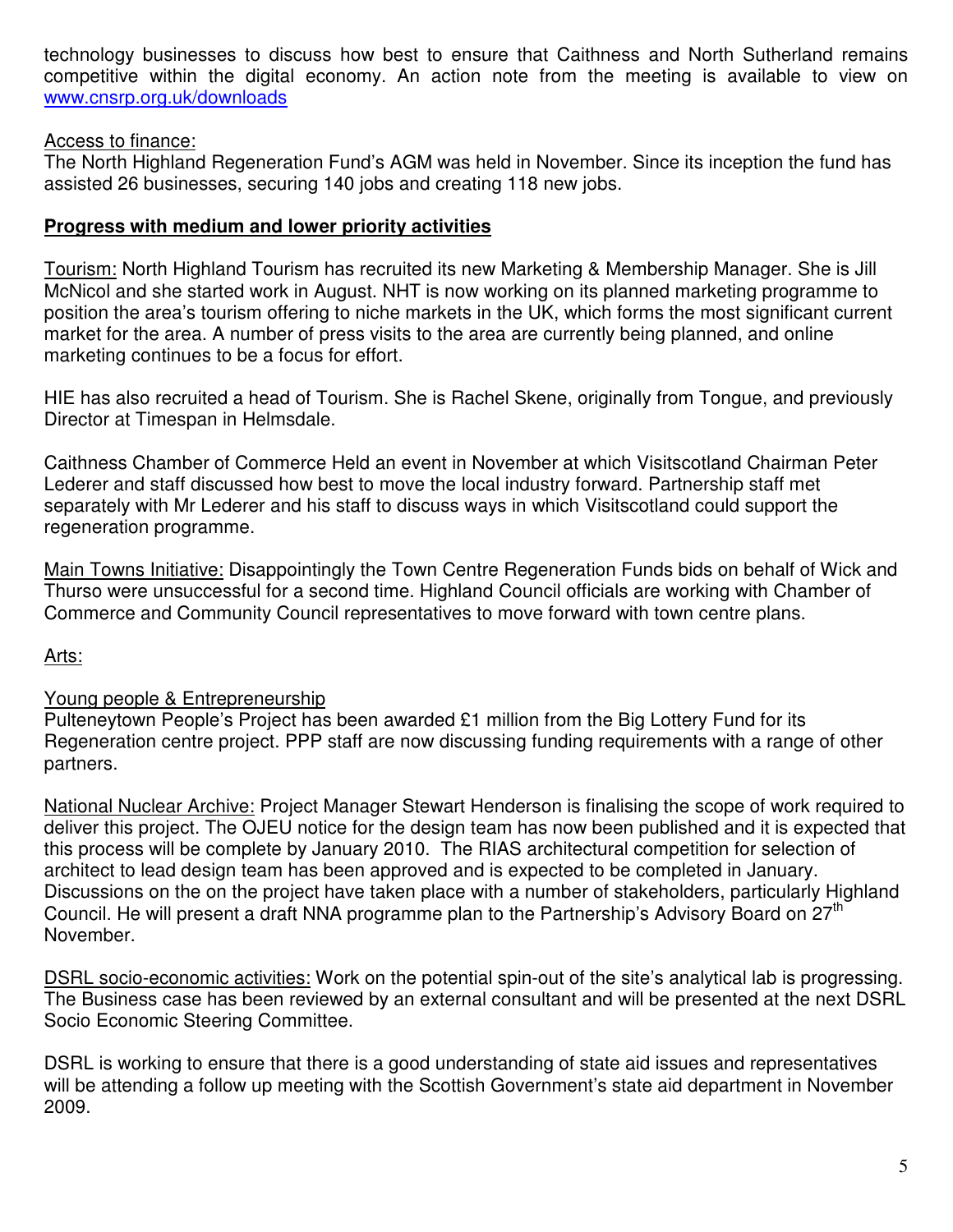Through UKAEA, support is being given to the CNSRP Programme Manager to develop the programme, and a draft of this is now nearing completion.

National Skills Academy, Nuclear (NSAN): NSA-N has announced its third round of Bursaries for individuals studying in decommissioning-related disciplines. Additionally there are opportunities for companies working in the nuclear sector to apply for funding to support their apprenticeship programmes. DSRL continues to support the National Skills Academy for Nuclear.

The three Scottish finalists for the Nuclear Apprentice of the Year award are from Caithness. One will go forward to the National Final, which was won last year by a Caithness apprentice.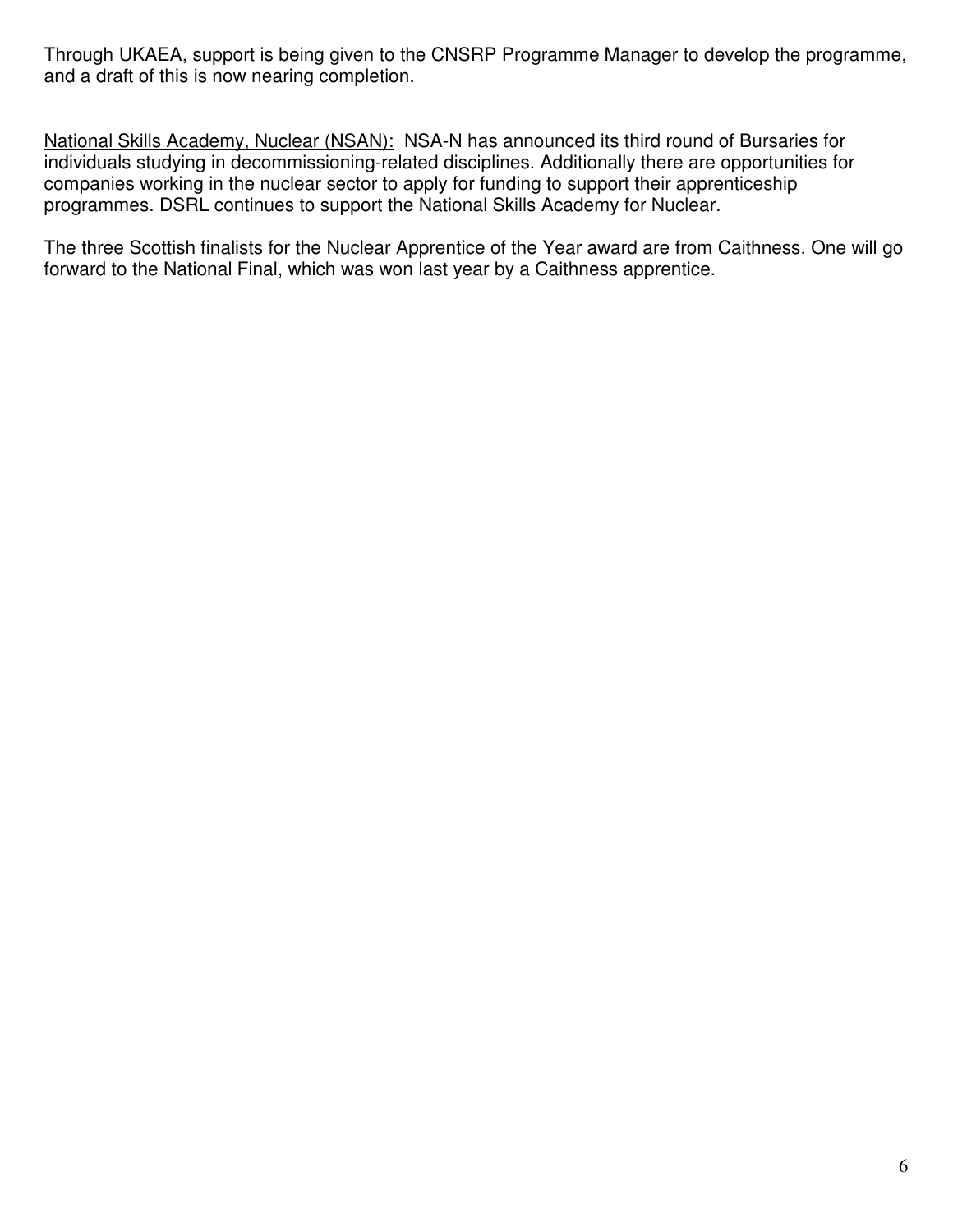#### **Colour coding key:**

| Action is progressing according to schedule                                        |
|------------------------------------------------------------------------------------|
| Delivery has been/ will be delayed, but still progressing                          |
| Delivery has been/ will be significantly delayed or action at risk of non-delivery |

#### **High priority Actions:**

| No.                     | Owner | <b>Description</b>                                       | <b>Start Date</b> | <b>Finish Date</b> | <b>Budget</b>   | Ful |
|-------------------------|-------|----------------------------------------------------------|-------------------|--------------------|-----------------|-----|
|                         |       |                                                          |                   |                    | <b>Required</b> |     |
|                         |       | <b>Pentland Firth Project - Planning and Consents</b>    |                   |                    |                 |     |
| $\mathbf{1}$            |       | <b>To Be Advised</b>                                     |                   |                    |                 |     |
| $\overline{2}$          |       | <b>To Be Advised</b>                                     |                   |                    |                 |     |
|                         |       |                                                          |                   |                    |                 |     |
| $\mathbf{3}$            |       | <b>To Be Advised</b>                                     |                   |                    |                 |     |
|                         |       | <b>Pentland Firth Project - Developers Forum</b>         |                   |                    |                 |     |
| $\overline{\mathbf{4}}$ |       | <b>To Be Advised</b>                                     |                   |                    |                 |     |
| $\overline{\mathbf{5}}$ |       | <b>To Be Advised</b>                                     |                   |                    |                 |     |
| $\boldsymbol{6}$        |       | <b>To Be Advised</b>                                     |                   |                    |                 |     |
|                         |       | <b>Pentland Firth Project - Research and Development</b> |                   |                    |                 |     |
| $\overline{7}$          |       | <b>To Be Advised</b>                                     |                   |                    |                 |     |
| $\overline{\mathbf{8}}$ |       | <b>To Be Advised</b>                                     |                   |                    |                 |     |
| $\overline{9}$          |       | <b>To Be Advised</b>                                     |                   |                    |                 |     |
|                         |       | <b>Pentland Firth Project - Supply Chain</b>             |                   |                    |                 |     |
| 10                      |       | <b>To Be Advised</b>                                     |                   |                    |                 |     |
| 11                      |       | <b>To Be Advised</b>                                     |                   |                    |                 |     |
| 12                      |       | <b>To Be Advised</b>                                     |                   |                    |                 |     |
| 13                      |       | <b>To Be Advised</b>                                     |                   |                    |                 |     |
| 14                      |       | <b>To Be Advised</b>                                     |                   |                    |                 |     |
|                         |       |                                                          |                   |                    |                 |     |
| 15                      |       | <b>To Be Advised</b>                                     |                   |                    |                 |     |
| $\overline{16}$         |       | <b>To Be Advised</b>                                     |                   |                    |                 |     |
|                         |       |                                                          |                   |                    |                 |     |
|                         |       |                                                          |                   |                    |                 |     |
| 17                      |       |                                                          |                   |                    |                 |     |
| 18                      |       | <b>To Be Advised</b>                                     |                   |                    |                 |     |
|                         |       |                                                          |                   |                    |                 |     |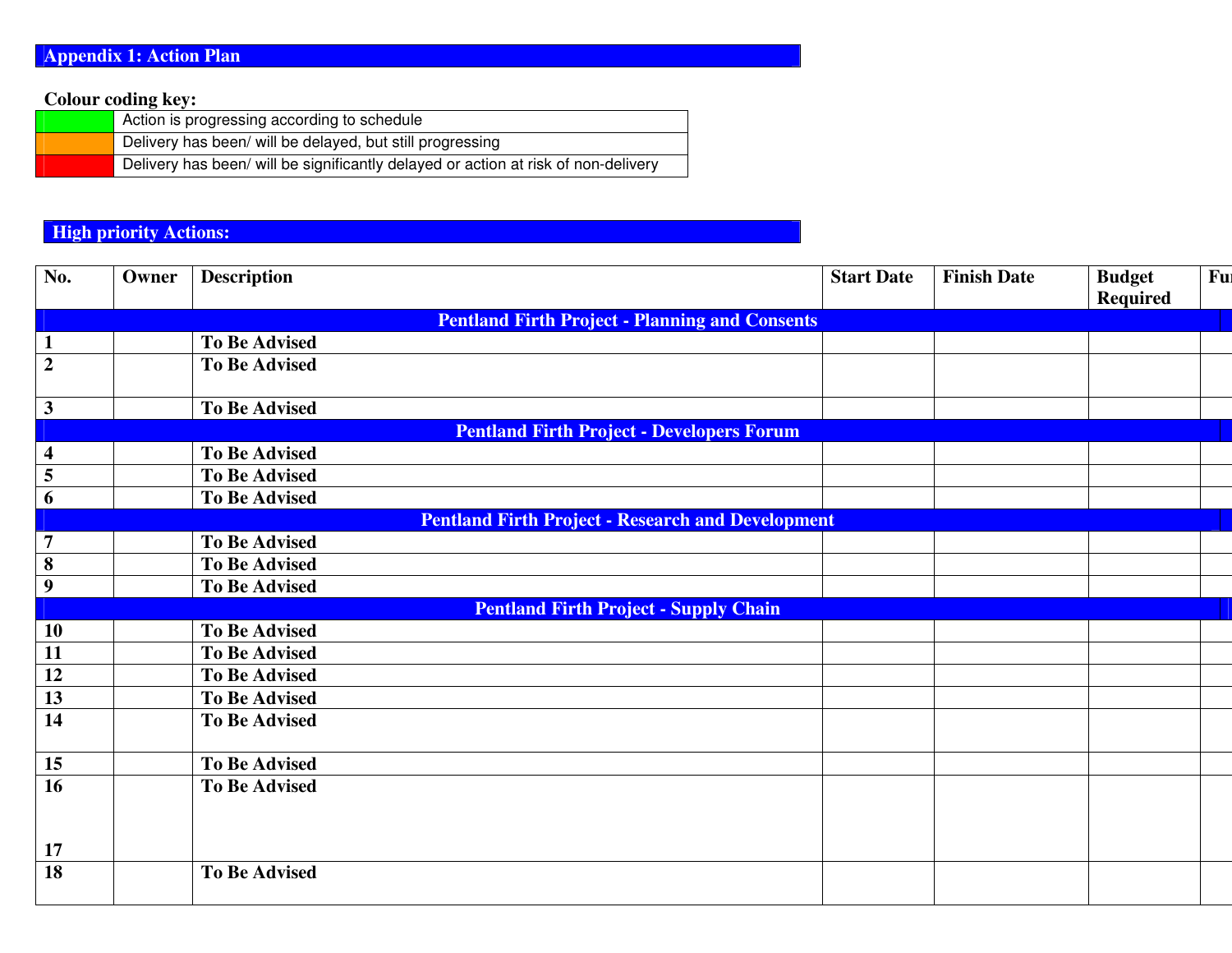| 19 |                                                                                                  | <b>To Be Advised</b>                                                          |       |       |  |  |  |  |  |
|----|--------------------------------------------------------------------------------------------------|-------------------------------------------------------------------------------|-------|-------|--|--|--|--|--|
| 20 |                                                                                                  | <b>To Be Advised</b>                                                          |       |       |  |  |  |  |  |
|    |                                                                                                  |                                                                               |       |       |  |  |  |  |  |
| 21 | <b>Pentland Firth Project - Stakeholder Management and Communication</b><br><b>To Be Advised</b> |                                                                               |       |       |  |  |  |  |  |
|    |                                                                                                  | <b>Pentland Firth Project - Grid</b>                                          |       |       |  |  |  |  |  |
| 22 |                                                                                                  | <b>To Be Advised</b>                                                          |       |       |  |  |  |  |  |
| 23 |                                                                                                  | <b>To Be Advised</b>                                                          |       |       |  |  |  |  |  |
| 24 |                                                                                                  | <b>To Be Advised</b>                                                          |       |       |  |  |  |  |  |
| 25 |                                                                                                  | <b>To Be Advised</b>                                                          |       |       |  |  |  |  |  |
| 26 |                                                                                                  | <b>To Be Advised</b>                                                          |       |       |  |  |  |  |  |
|    |                                                                                                  | <b>Engineering</b>                                                            |       |       |  |  |  |  |  |
|    |                                                                                                  | Develop plan for schools-level engagement                                     |       |       |  |  |  |  |  |
| 27 | <b>HIE</b>                                                                                       | Secure commitment from project partners (THC, SDS, NDA, HIE)                  | 05/09 | 04/10 |  |  |  |  |  |
| 28 | <b>HIE</b>                                                                                       | Recruit project manager                                                       | 04/10 | 06/10 |  |  |  |  |  |
| 29 | <b>HIE</b>                                                                                       | Commence pilot programme of activity in local schools                         | 08/10 | 03/13 |  |  |  |  |  |
| 30 | <b>SDS</b>                                                                                       | engage with High Schools guidance staff to raise awareness of work place      | 11/09 | 11/09 |  |  |  |  |  |
|    |                                                                                                  | opportunities                                                                 |       |       |  |  |  |  |  |
| 31 | <b>HIE</b>                                                                                       | Create a pool of 100 science $\&$ engineering ambassadors in the area         | 05/09 | 12/09 |  |  |  |  |  |
|    |                                                                                                  | <b>Enhance infrastructure</b>                                                 |       |       |  |  |  |  |  |
| 32 | T3UK                                                                                             | Develop joint working agreement between NHC, Training @ Naver, T3UK.          | 05/09 | 12/09 |  |  |  |  |  |
| 33 | NHC-                                                                                             | Detailed Design Tenders for Engineering Skills centre                         | 08/09 | 12/09 |  |  |  |  |  |
|    | UHI                                                                                              |                                                                               |       |       |  |  |  |  |  |
| 34 | NHC-                                                                                             | Construction contract tender                                                  | 12/09 | 12/09 |  |  |  |  |  |
|    | UHI                                                                                              |                                                                               |       |       |  |  |  |  |  |
| 35 |                                                                                                  | Construction/ fit out                                                         | 04/10 | 12/10 |  |  |  |  |  |
| 36 | NHC-                                                                                             | Construction/ fit-out/ commissioning complete                                 | 01/11 | 06/11 |  |  |  |  |  |
|    | <b>UHI</b>                                                                                       |                                                                               |       |       |  |  |  |  |  |
| 37 | NHC-                                                                                             | <b>Engineering Centre opens</b>                                               | 08/11 | 08/11 |  |  |  |  |  |
|    | UHI                                                                                              |                                                                               |       |       |  |  |  |  |  |
|    |                                                                                                  | Understand and develop the labour market                                      |       |       |  |  |  |  |  |
| 38 | <b>HIE</b>                                                                                       | Ensure info sought via Skills Audit is appropriate to industry's future needs | 05/09 | 08/09 |  |  |  |  |  |
| 39 | <b>HIE</b>                                                                                       | Present Skills Audit findings to industry and local partners                  | 09/09 | 01/10 |  |  |  |  |  |
| 40 | <b>SDS</b>                                                                                       | Develop programme to address skills gaps                                      | 02/10 | 06/10 |  |  |  |  |  |
| 41 | <b>HIE</b>                                                                                       | Develop marketing programme to promote existing skills sets to potential      | 08/09 | 03/10 |  |  |  |  |  |
|    |                                                                                                  | investors                                                                     |       |       |  |  |  |  |  |
| 42 | <b>HIE</b>                                                                                       | Establish and resource a Caithness Engineering Consortium to promote the      | 05/09 | 10/09 |  |  |  |  |  |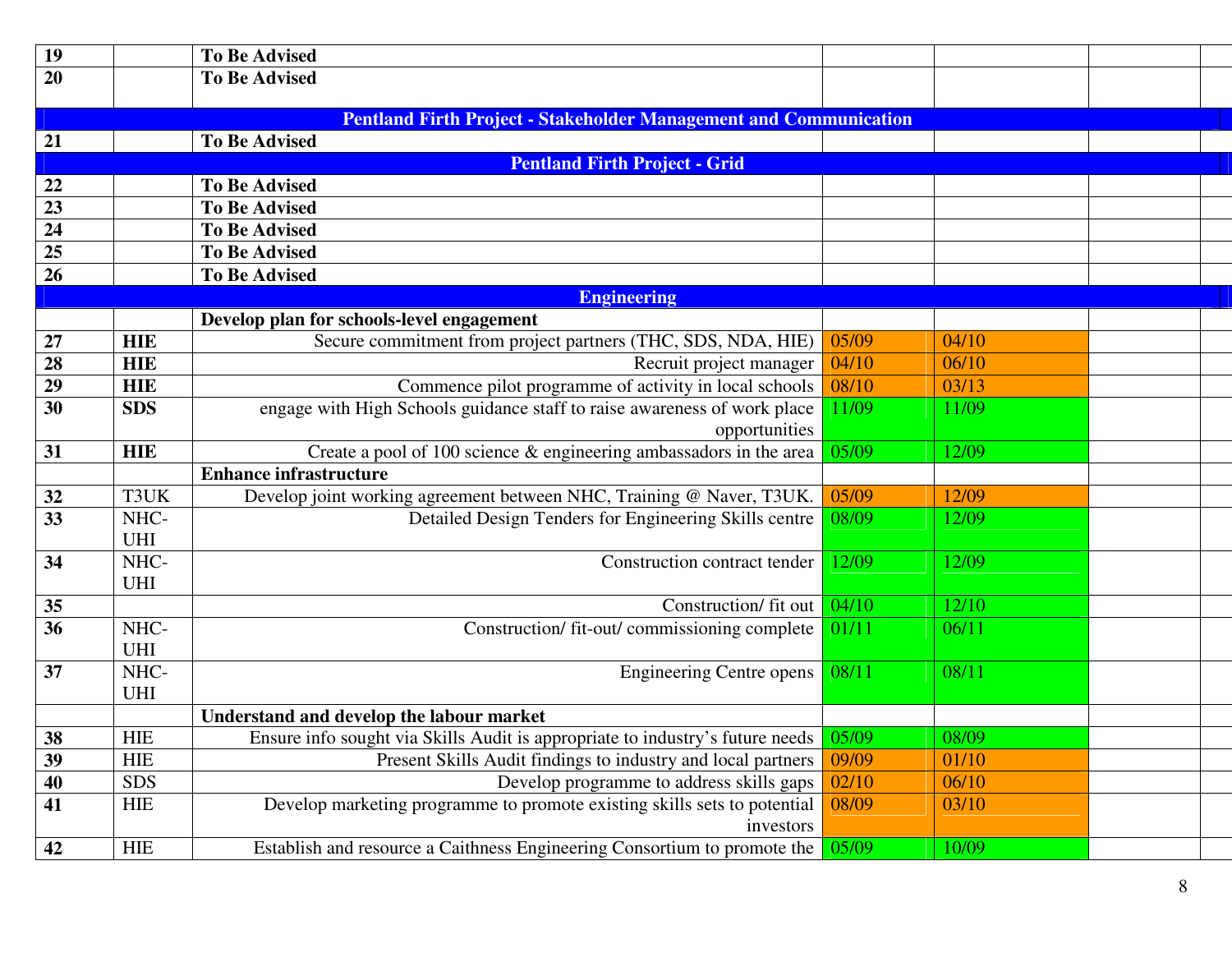|          |                                 | industry                                                                                                                           |                |                |  |  |  |
|----------|---------------------------------|------------------------------------------------------------------------------------------------------------------------------------|----------------|----------------|--|--|--|
| 43       | T3UK                            | 05/09<br>Develop industry-based training initiatives such as T3UK's "SWAPS" scheme<br>10/09<br>05/09                               |                |                |  |  |  |
| 44       | <b>SDS</b>                      | Support the recruitment and training of at least 20 Modern Apprentices per                                                         | 05/11          |                |  |  |  |
|          |                                 | annum in engineering-related disciplines.                                                                                          | 09/08          |                |  |  |  |
| 45       | <b>HIE</b>                      | Support 6 companies to grow turnover by 20% over 3 years                                                                           | 09/11          |                |  |  |  |
| 46       | <b>HIE</b>                      | Support the creation of at least 100 new jobs by Sep 2010 with salary levels at or                                                 | 09/08          | 09/10          |  |  |  |
|          |                                 | above the Highland area average.                                                                                                   |                |                |  |  |  |
|          |                                 | <b>John O'Groats Tourism development</b>                                                                                           |                |                |  |  |  |
| 47       | <b>HIE</b>                      | Masterplan published                                                                                                               | 08/09          | 08/09          |  |  |  |
| 48       | <b>HIE</b>                      | Masterplan public presentation                                                                                                     | 09/09          | 09/09          |  |  |  |
| 49       | <b>HIE</b>                      | Examine Masterplan recommendations for way ahead                                                                                   | 10/09          | 12/09          |  |  |  |
|          |                                 | <b>Inward Investment</b>                                                                                                           |                |                |  |  |  |
|          | <b>HIE</b>                      | Promote Caithness as a place to live and work                                                                                      |                |                |  |  |  |
|          |                                 | Research key messages for branding the North to attract investment and people                                                      |                |                |  |  |  |
|          |                                 | Explore links between Mey Selections, North Highland Tourism and Inward                                                            |                |                |  |  |  |
|          |                                 | Investment branding for the area                                                                                                   |                |                |  |  |  |
|          |                                 | Raise the profile of the area for inward investment                                                                                |                |                |  |  |  |
|          | <b>Build on existing assets</b> |                                                                                                                                    |                |                |  |  |  |
|          |                                 | Use existing exemplars and opportunities from supply chain to foster new                                                           |                |                |  |  |  |
|          |                                 | employment eg public and private sector back offices                                                                               |                |                |  |  |  |
|          |                                 | Promote DSRL and associated supply chain as world leaders in decommissioning                                                       |                |                |  |  |  |
|          |                                 | <b>Best practice</b>                                                                                                               |                |                |  |  |  |
|          |                                 | Encourage local partners to visit similar areas affected by industrial closures and                                                |                |                |  |  |  |
|          |                                 | assess inward investment activities                                                                                                |                |                |  |  |  |
|          |                                 | Undertake outward missions to internationalise local businesses                                                                    |                |                |  |  |  |
|          | <b>HIE</b>                      | <b>Market to key sectors</b>                                                                                                       | 09/09          | 09/10          |  |  |  |
| 50<br>51 | <b>HIE</b>                      | Implement revised Inward Investment Marketing Plan<br>Identify and contact Data Centre companies with view to locating in the area |                |                |  |  |  |
| 52       | <b>HIE</b>                      | Attract Marine Energy companies to the area                                                                                        | 09/08<br>09/08 | 09/10<br>09/10 |  |  |  |
| 53       | <b>HIE</b>                      | Investigate potential for involvement in ITER/ IFMIF programmes                                                                    | 01/09          | 12/09          |  |  |  |
| 54       | <b>HIE</b>                      |                                                                                                                                    | 09/08          | 09/10          |  |  |  |
|          |                                 | Identify potential Contact centre/ back-office service jobs for the area<br><b>Example 2018 Food and drink</b>                     |                |                |  |  |  |
|          |                                 | Grow the value of the industry to the area economy                                                                                 |                |                |  |  |  |
| 55       | <b>HIE</b>                      | Assist 5 businesses to grow their turnover by 20%                                                                                  | 09/08          | 09/11          |  |  |  |
| 56       | <b>HIE</b>                      | Create or secure 20 jobs through targeted support                                                                                  | 09/08          | 12/10          |  |  |  |
| 57       | <b>HIE</b>                      | Develop sector-wide F&D Action Plan                                                                                                | 06/09          | 12/09          |  |  |  |
|          |                                 | Raise awareness of the area's food & drink industry                                                                                |                |                |  |  |  |
|          |                                 |                                                                                                                                    |                |                |  |  |  |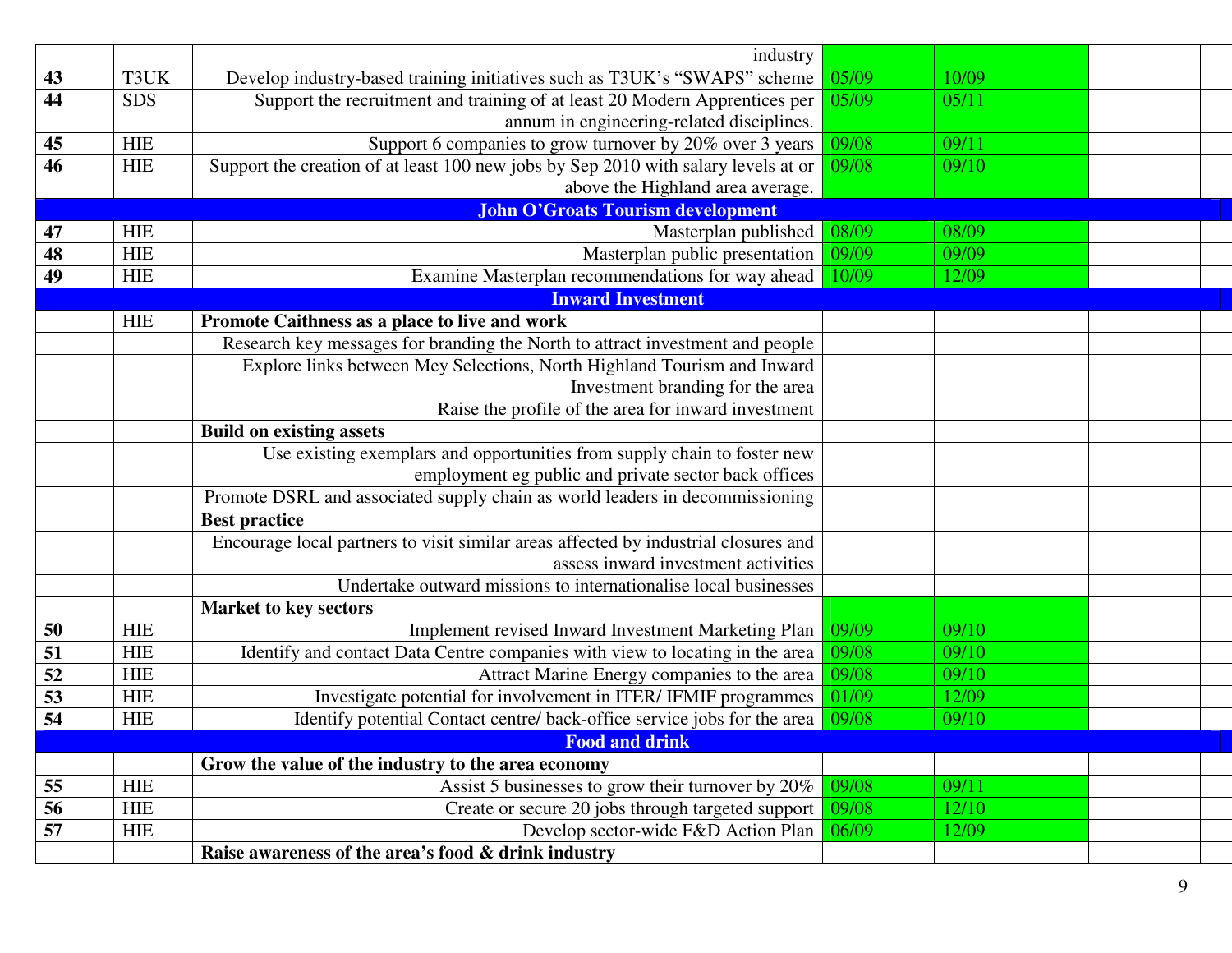| 58              | <b>NHP</b>  | Increase awareness of Mey Selections brand by staging 9 events                     | 09/08<br>03/11 |       |  |
|-----------------|-------------|------------------------------------------------------------------------------------|----------------|-------|--|
| 59              | <b>HIE</b>  | Host at least 10 press visits to the area                                          | 03/11<br>09/08 |       |  |
|                 |             | <b>Scrabster Harbour</b>                                                           |                |       |  |
|                 | <b>SHT</b>  | <b>Create new business space at Scrabster</b>                                      |                |       |  |
| 60              | <b>SHT</b>  | Seek funding for servicing land                                                    | 01/09          | 12/09 |  |
| 61              | <b>SHT</b>  | Complete servicing of site                                                         | 11/09          | 03/10 |  |
| 62              | <b>SHT</b>  | Promote space to potential users                                                   | 11/09          | 12/10 |  |
| 63              |             | Secure initial tenancies                                                           | 03/10          | 06/10 |  |
|                 | <b>SHT</b>  | Harbour redevelopment - Phase 1                                                    |                |       |  |
| 64              | <b>SHT</b>  | Publish notification in Official Journal of the EU                                 | 01/10          | 05/10 |  |
| 65              | <b>SHT</b>  | Select preferred contractor                                                        | 06/10          | 08/10 |  |
| 66              | <b>SHT</b>  | <b>Construction Phase</b>                                                          | 09/10          | 03/12 |  |
|                 |             | <b>Harbour Redevelopment - Phase 2</b>                                             |                |       |  |
|                 |             |                                                                                    |                |       |  |
|                 |             | <b>Wick Harbour</b>                                                                |                |       |  |
|                 | <b>WHA</b>  | Create 70 berth marina                                                             |                |       |  |
| 67              | <b>WHA</b>  | Promote marina to potential users                                                  | 06/09          | 12/09 |  |
| 68              | <b>WHA</b>  | Create 1 FTE job at marina                                                         | 09/09          | 12/09 |  |
|                 | <b>WHA</b>  | Help agree way ahead for seafront development                                      |                |       |  |
| 69              | <b>HIE</b>  | Discuss and agree planning issues with Highland Council                            | 12/09          | 03/10 |  |
|                 |             | <b>Transport</b>                                                                   |                |       |  |
| 70              | <b>THC</b>  | Work with partners to investigate engineered road safety solutions at key A9 sites | 03/09          | 12/09 |  |
| 71              | <b>HIAL</b> | Design & scope new Airfield Ground Lighting system                                 | 04/09          | 03/10 |  |
| 72              | <b>HIAL</b> | Implement new lighting system                                                      | 04/10          | 09/10 |  |
| 73              | <b>HIE</b>  | Assess options for local service enhancements around Wick Airport                  | 04/09          | 09/09 |  |
| 74              | <b>CTF</b>  | Lobby for online track & linespeed improvements to Far North Line                  | 04/09          | 03/10 |  |
|                 |             |                                                                                    |                |       |  |
|                 |             | <b>Telecoms Connectivity</b>                                                       |                |       |  |
|                 | <b>HIE</b>  | Make case for upgrading remaining N. Sutherland exchanges to full ADSL             |                |       |  |
| 75              | <b>HIE</b>  | Gather data on current levels of usage for each exchange                           | 05/09          | 08/09 |  |
| 76              | SG          | Agree timetable for completion with BT                                             | 04/09          | 12/09 |  |
| $\overline{77}$ | BT          | Publicise completion dates                                                         | 07/09          | 12/09 |  |
| 78              | <b>EOL</b>  | Promote broadband usage                                                            | 05/09          | 04/11 |  |
|                 |             | <b>Enhance Current connectivity</b>                                                |                |       |  |
|                 |             | Research local business demand for fast broadband connections                      |                |       |  |
|                 |             | Investigate business case for a Point of Presence in Caithness                     |                |       |  |
|                 |             | Investigate opportunities for FARICE cable                                         |                |       |  |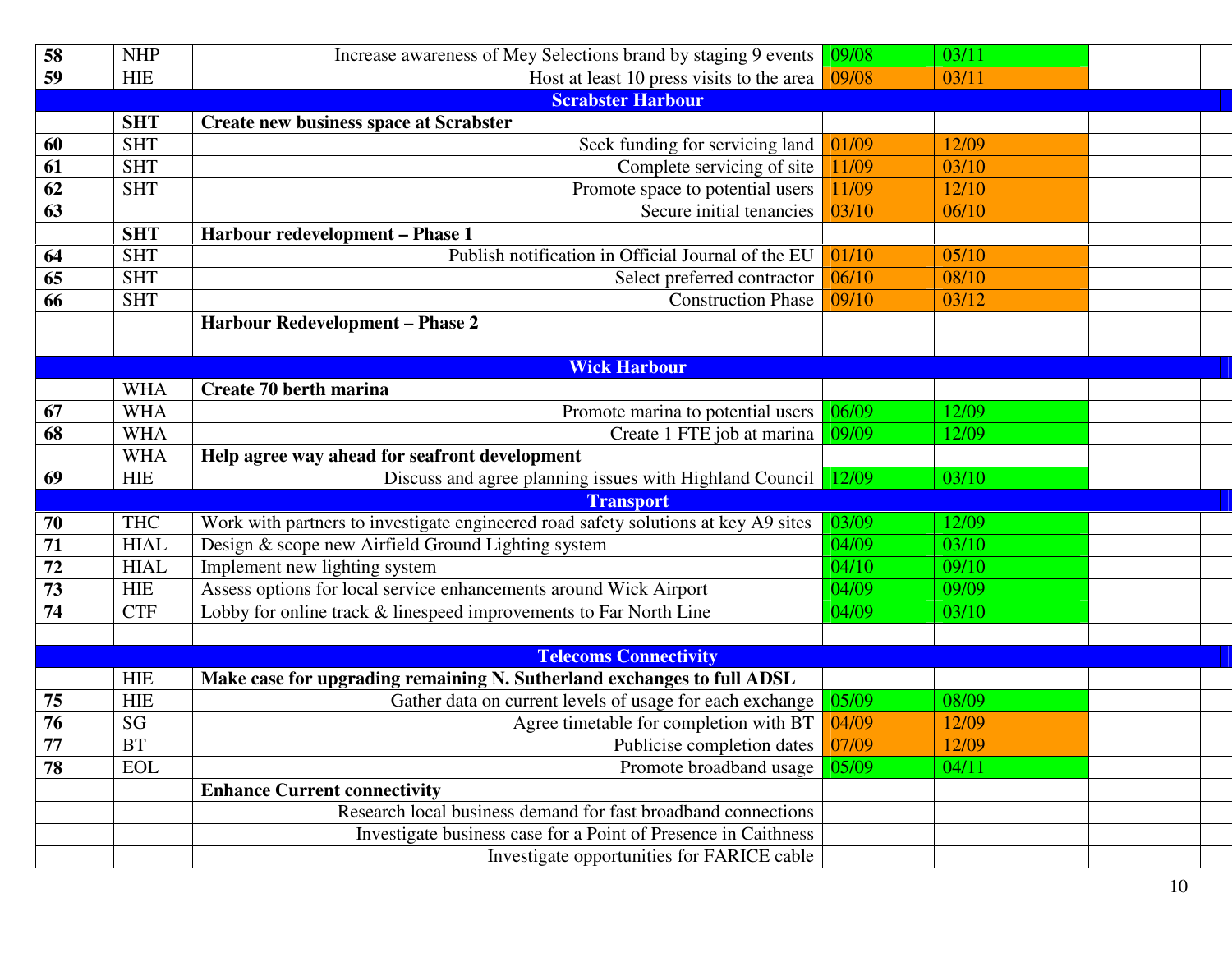|    |              | Seek info on sharing data cable with electricity power line                               |       |       |  |
|----|--------------|-------------------------------------------------------------------------------------------|-------|-------|--|
|    |              | <b>Next-generation communications</b>                                                     |       |       |  |
| 79 | <b>CNSRP</b> | Establish local "technology" group to discuss future delivery in C&nS area $\sqrt{09/09}$ |       | 12/09 |  |
| 80 | <b>CCoC</b>  | Help make business case for early roll-out of 3G services $\sqrt{01/10}$                  |       | 02/10 |  |
|    | <b>MP</b>    | Investigate Parliamentary process for radiowave allocations                               |       |       |  |
|    |              | <b>Access to finance</b>                                                                  |       |       |  |
| 81 | CcoC         | Monitor uptake of opportunities from NHRF and THC schemes 04/09                           |       | 12/09 |  |
| 82 | CcoC         | Promote local advisory sources (Chamber, Business Gateway, HIE)                           | 04/09 | 12/09 |  |
| 83 | <b>CCoC</b>  | Attract Chamber membership of 120 businesses 09/08                                        |       | 09/11 |  |

#### **Medium Priority actions**

|    | Owner                                   | <b>Description</b>                                                                                              | <b>Start date</b> | <b>Finish Date</b> | <b>Budget Reqd.</b> | Fun |
|----|-----------------------------------------|-----------------------------------------------------------------------------------------------------------------|-------------------|--------------------|---------------------|-----|
|    | Develop the tourism assets of the North |                                                                                                                 |                   |                    |                     |     |
| 84 | <b>CAT</b>                              | Develop at least three new heritage projects, creating 5 new jobs                                               | 09/08             | 12/10              |                     |     |
| 85 | <b>THC</b>                              | Caithness Broch Centre opens                                                                                    | 09/08             | 09/09              |                     |     |
| 86 | <b>NHT</b>                              | Develop a three year package of marketing and product development activity                                      | 03/09             | 03/12              |                     |     |
| 87 | <b>NHT</b>                              | <b>Recruit Marketing Manager</b>                                                                                | 05/09             | 08/09              |                     |     |
| 88 | <b>HIE</b>                              | Recruit and deploy a Head of Tourism (2 yr post)                                                                | 05/09             | 10/09              |                     |     |
| 89 | <b>MCG</b>                              | Develop a fully-funded Mackay Country Project                                                                   | 06/09             | 09/09              |                     |     |
|    |                                         | <b>Recreational infrastructure</b>                                                                              |                   |                    |                     |     |
| 90 | <b>HCSF</b>                             | Complete funding package for Sports centre                                                                      | 09/08             | $\textsf{Sep}\,09$ |                     |     |
| 91 | <b>HCSF</b>                             | Open new sports facility                                                                                        |                   | 03/11              |                     |     |
| 92 | <b>CSF</b>                              | Agree funding package for Thurso Harbour centre                                                                 |                   | 06/09              |                     |     |
|    |                                         |                                                                                                                 |                   |                    |                     |     |
|    |                                         | <b>Caithness General Hospital</b>                                                                               |                   |                    |                     |     |
| 93 | <b>NHS</b>                              | Create one new service within Caithness General Hospital                                                        | 09/08             | 12/09              |                     |     |
|    |                                         | <b>Audit existing skills and develop employment brokerage</b>                                                   |                   |                    |                     |     |
| 94 | <b>HIE</b>                              | Carry out skills audit                                                                                          | 09/08             | 11/09              |                     |     |
| 95 | <b>HIE</b>                              | Develop business case for employment brokerage service                                                          | 09/10             | 12/10              |                     |     |
|    |                                         | <b>Young people and entrepreneurship</b>                                                                        |                   |                    |                     |     |
| 96 | <b>THC</b>                              | Assist 12 young people to start up new businesses or grow existing businesses,<br>creating at least 10 new jobs | 09/08             | 03/11              |                     |     |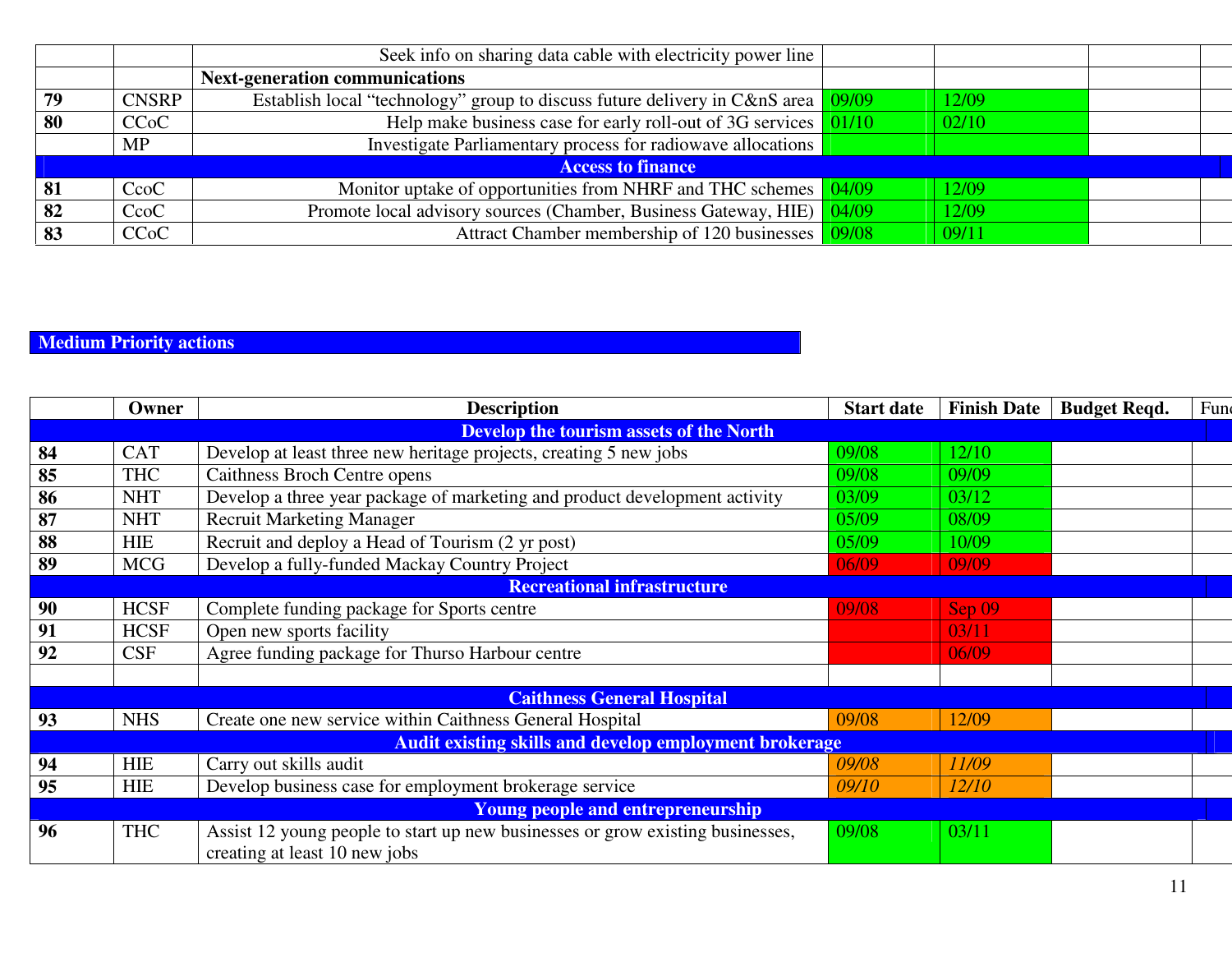| 97                       | <b>PPP</b>  | Finalise funding package for economic regeneration centre in Pulteneytown | 03/09 | 12/09 |  |  |
|--------------------------|-------------|---------------------------------------------------------------------------|-------|-------|--|--|
| National Nuclear Archive |             |                                                                           |       |       |  |  |
| 98                       | <b>DSRL</b> | <b>Recruit Project Manager</b>                                            | 03/09 | 07/09 |  |  |
| 99                       |             | Complete project scoping and business case                                | 07/09 | 12/09 |  |  |
| 100                      |             | Tendering, construction $&$ fit out                                       | 01/10 | 12/11 |  |  |

**Lower Priority actions** 

|            | Owner           | <b>Description</b>                                                                 | <b>Start date</b> | <b>Finish date</b> | <b>Budget Regd.</b> | Fur |
|------------|-----------------|------------------------------------------------------------------------------------|-------------------|--------------------|---------------------|-----|
|            |                 | <b>Main towns initiative</b>                                                       |                   |                    |                     |     |
| <b>101</b> | <b>CCC</b>      | Work with retail sector to develop town centre marketing activities for Wick $\&$  | 09/08             | 09/09              |                     |     |
|            |                 | Thurso.                                                                            |                   |                    |                     |     |
| 102        | <b>THC</b>      | Coordinate bid to Town Centre Regeneration Fund for Wick & Thurso                  | 05/09             | 06/09              |                     |     |
| 103        | <b>THC</b>      | Implement capital schemes for both Wick and Thurso town centres                    | 07/09             | 03/10              |                     |     |
|            | <b>The Arts</b> |                                                                                    |                   |                    |                     |     |
| 104        | <b>THC</b>      | Work with arts/ cultural organisations to create or safeguard 3 jobs               | 09/08             | 12/10              |                     |     |
|            |                 | <b>Health &amp; Social care opportunities</b>                                      |                   |                    |                     |     |
| 105        | <b>UHIMI</b>    | Enhance opportunities for learning and skills to meet the needs of and among       | 09/08             | 12/09              |                     |     |
|            |                 | older people (O4O project)                                                         |                   |                    |                     |     |
| 106        | <b>NHS</b>      | Maintain/ develop health care facilities to meet the needs of an ageing population | 09/08             | 03/11              |                     |     |
| 107        | <b>THC</b>      | Maintain/ develop social care facilities to meet the needs of an ageing population | 09/08             | 03/11              |                     |     |
|            |                 | <b>Nuclear Skills Academy</b>                                                      |                   |                    |                     |     |
| 108        | <b>NDA</b>      | Promote and support decommissioning-related qualifications                         | 09/08             | 12/10              |                     |     |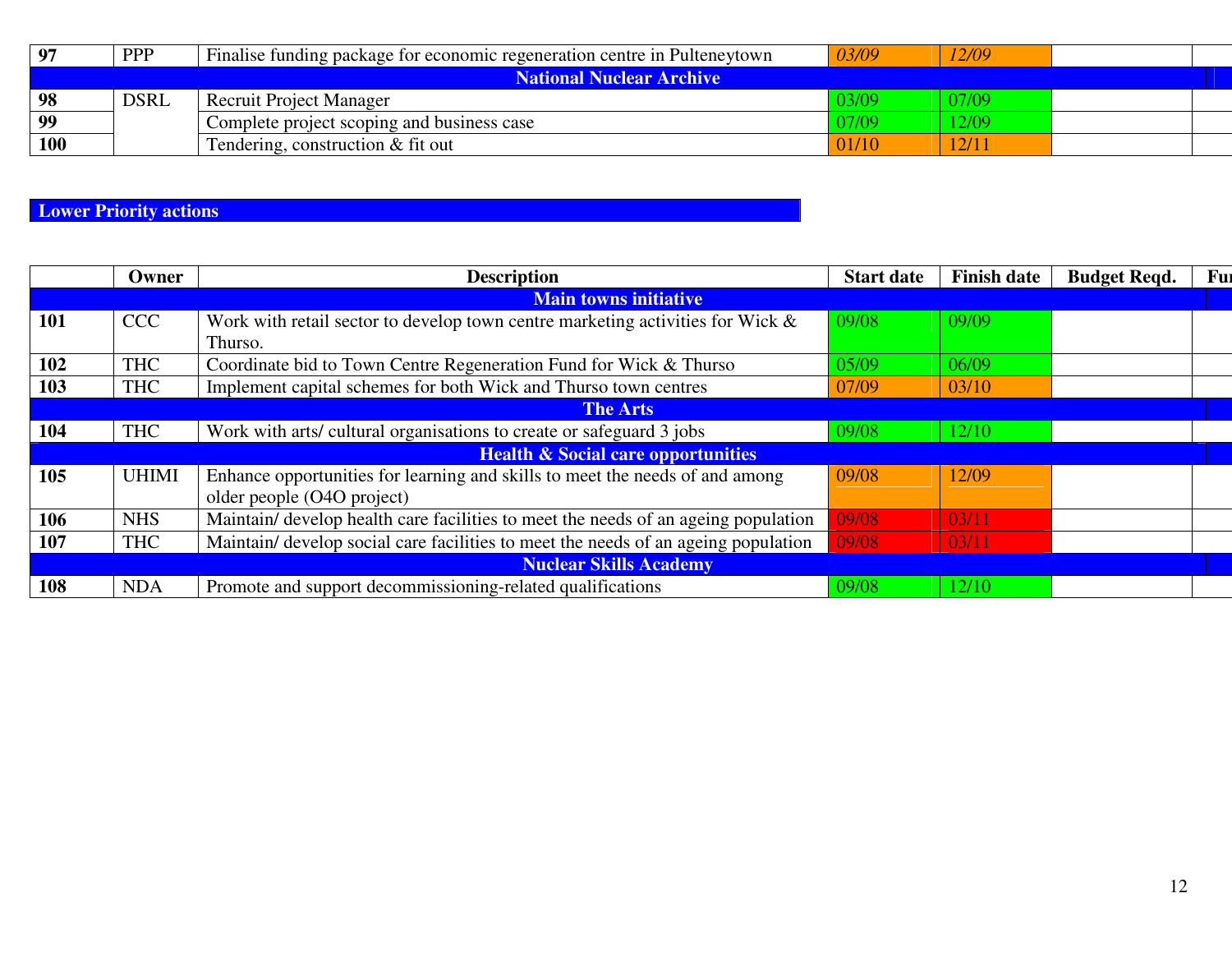#### **Appendix 1: Merged actions**

| <b>Project</b>               | <b>Outline</b>                                              | Key             | <b>Merged</b> with                      |
|------------------------------|-------------------------------------------------------------|-----------------|-----------------------------------------|
|                              |                                                             | <b>Partner</b>  |                                         |
| Lobby for public sector jobs | Work with local and national public sector dispersal        | <b>HIE</b>      | <b>High Priority Inward Investment</b>  |
| dispersal                    | opportunities                                               |                 |                                         |
| <b>Business Networks</b>     | Encourage the development of collaborative bodies in the    | Private         | High priority – Caithness Chamber of    |
|                              | North                                                       | sector,         | Commerce                                |
|                              |                                                             | <b>Business</b> |                                         |
| <b>Employment Brokerage</b>  | Establish a new brokerage for the north linking skills with | HIE, Job        | Medium Priority – audit existing skills |
| service                      | opportunities within the area and beyond eg offshore        | centre+,        |                                         |
|                              | opportunities                                               | NDA,            |                                         |
|                              |                                                             | Private         |                                         |
|                              |                                                             | Sector          |                                         |
| Skills development through   | Encourage development of new skills programmes eg           | <b>NHC</b>      | Medium Priority – Develop the UHIMI     |
| NHC/UHIMI                    | Renewables                                                  | <b>UHIMI</b>    |                                         |
| <b>Engineering Skills</b>    | Commission skills audit for Caithness & north Sutherland    | <b>HIE</b>      | Medium Priority – Audit Existing skills |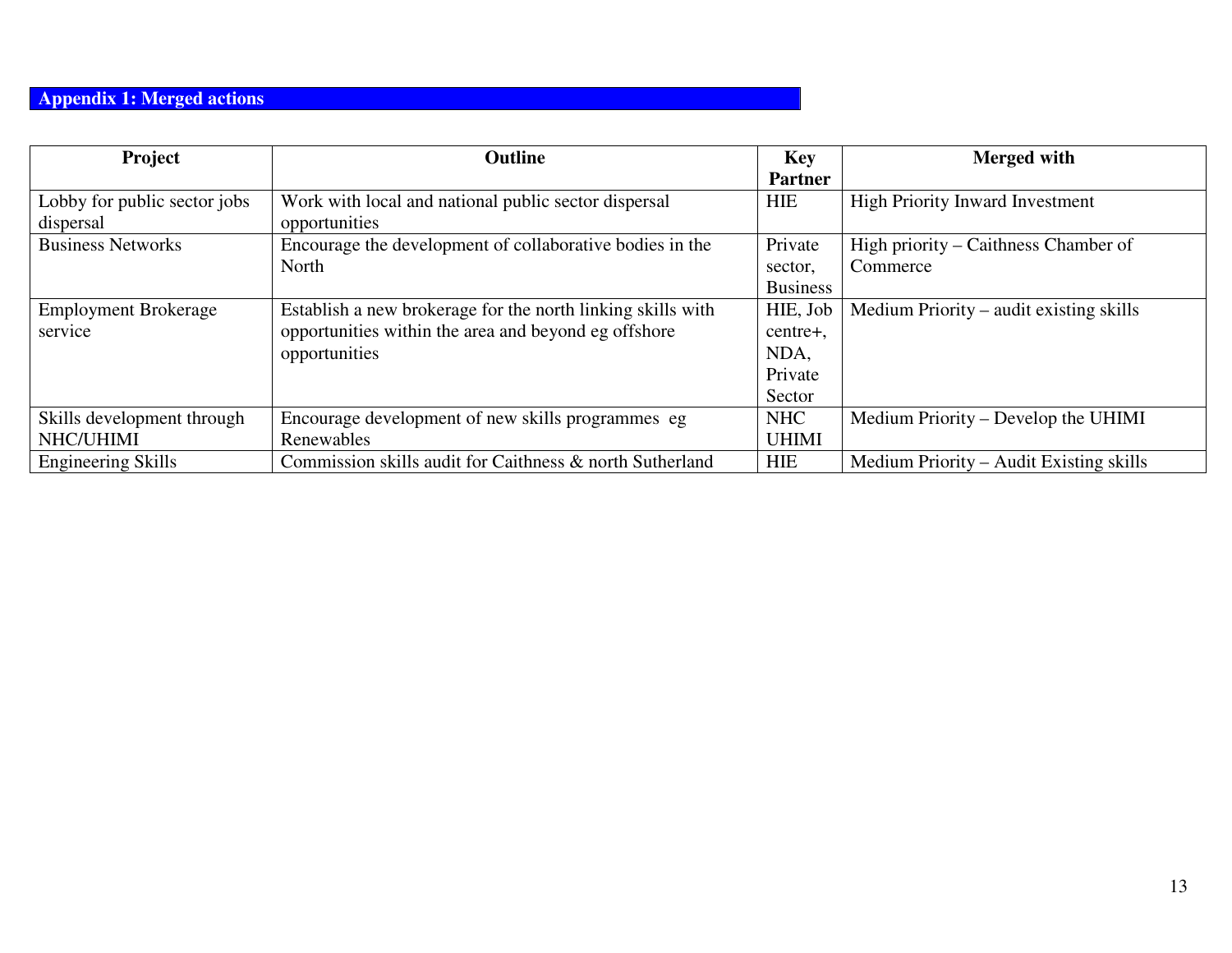#### **Appendix 2: Glossary**

| <b>BT</b>                      | <b>British Telecom</b>                                     |
|--------------------------------|------------------------------------------------------------|
| <b>BWEA</b>                    | <b>British Wind Energy Association</b>                     |
| <b>CAT</b>                     | Caithness Archaeological Trust                             |
| CCoC                           | Caithness Chamber of Commerce                              |
| <b>CNSRP</b>                   | Caithness & North Sutherland Regeneration Partnership      |
|                                | CASVAG Caithness & Sutherland Visitor Attraction Group     |
| <b>TCE</b>                     | The Crown Estate                                           |
| <b>DSRL</b>                    | Dounreay Site Restoration Ltd                              |
| <b>EMEC</b>                    | European Marine Energy Centre                              |
| <b>ERDF</b>                    | European Regional Development Fund                         |
| ERI                            | <b>Environmental Research Institute</b>                    |
| HC                             | The Highland Council                                       |
| <b>HIAL</b>                    | Highlands & Islands Airports Ltd                           |
| <b>HIE</b>                     | Highlands & Islands Enterprise                             |
|                                | HITRANS Highlands & Islands Transport Authority            |
| <b>HCSF</b>                    | Halkirk Community Sports Foundation                        |
| <b>MESPG</b>                   | Marine Energy Spatial Planning Group                       |
| <b>NDA</b>                     | <b>Nuclear Decommissioning Authority</b>                   |
| <b>NHC</b>                     | North Highland Connections                                 |
| NHC-UHI North Highland College |                                                            |
| <b>NHRF</b>                    | North Highland Regeneration Fund                           |
| <b>NHS</b>                     | National Health Service                                    |
| NHP                            | North Highland Products Ltd                                |
| <b>NHT</b>                     | North Highland Tourism Operators Ltd                       |
| <b>PFMEP</b>                   | Pentland Firth Marine Energy project                       |
| <b>PPP</b>                     | Pulteneytown People's Project                              |
| <b>SDI</b>                     | Scottish Development International                         |
| <b>SDS</b>                     | Skills Development Scotland                                |
| SG                             | <b>Scottish Government</b>                                 |
| <b>SHT</b>                     | Scrabster Harbour Trust                                    |
| <b>SMAS</b>                    | Scottish Manufacturing Advisory Service                    |
| <b>TS</b>                      | <b>Transport Scotland</b>                                  |
| <b>UHIMI</b>                   | University of the Highlands & Islands Millennium Institute |
| VS                             | VisitScotland                                              |
| WHA                            | Wick Harbour Authority                                     |
|                                |                                                            |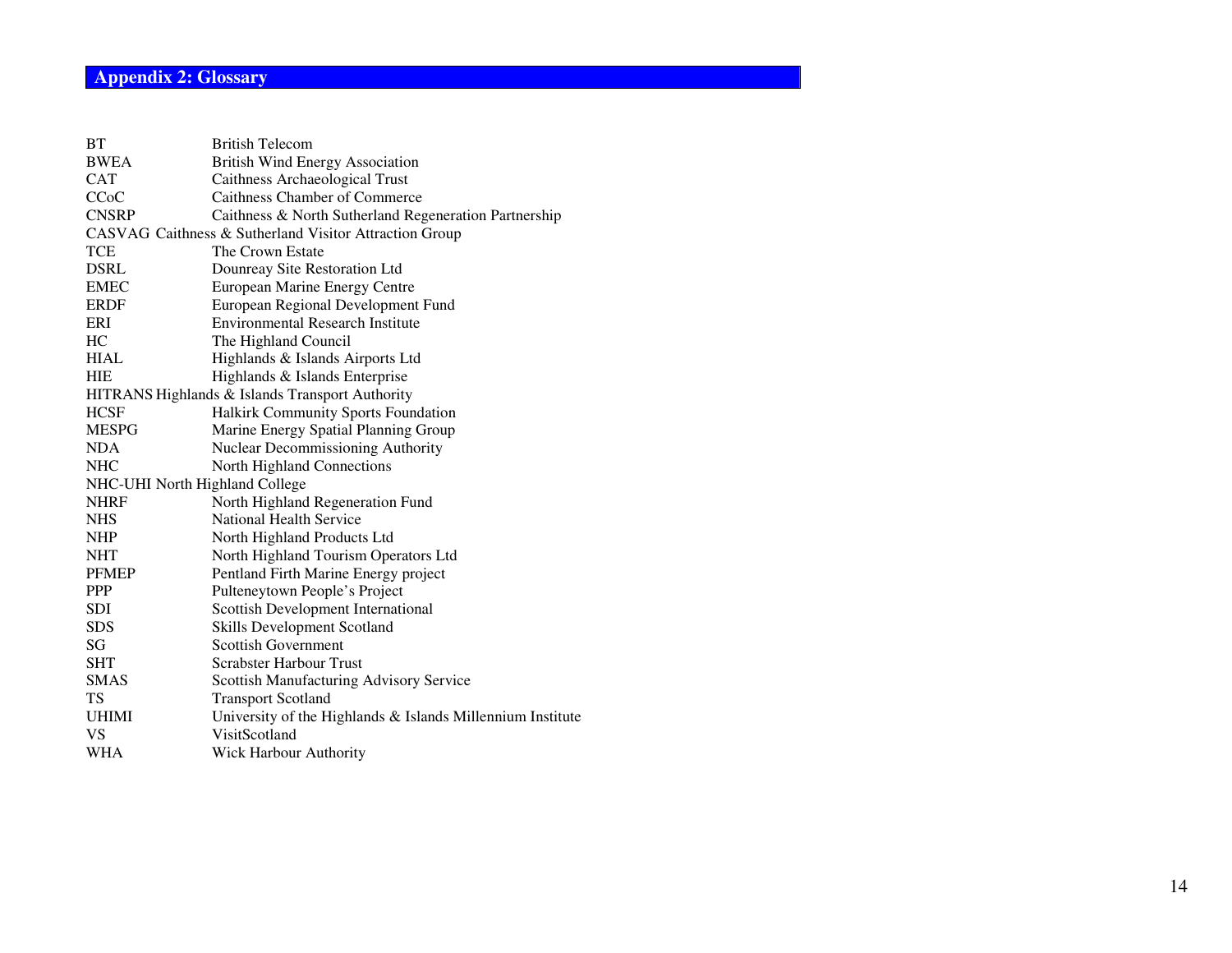#### **Appendix 3: Actions Achieved**

| Project                        | <b>Outline</b>                                                              | <b>Key Partners</b>                     | $\mathbf f$ | <b>Milestone Dates</b>                                            |
|--------------------------------|-----------------------------------------------------------------------------|-----------------------------------------|-------------|-------------------------------------------------------------------|
| <b>Broadband</b>               | Upgrade key remaining exchanges                                             | HIE/BT                                  | £215k       | Keiss, John O' Groats, Dunbeath,                                  |
| telecoms                       |                                                                             |                                         |             | Forss upgraded to full ADSL in                                    |
|                                |                                                                             |                                         |             | April 08                                                          |
| Main towns                     | Economic initiatives to help re-vitalise                                    | <b>THC</b>                              |             | Finalised retail study Jan 08 in                                  |
| Initiative                     | Wick and Thurso including                                                   | <b>HIE</b>                              |             | public domain. Steering group will                                |
|                                | environmental enhancements and a                                            |                                         |             | be formed March 08                                                |
|                                | retail initiative to inform future                                          |                                         |             |                                                                   |
| John O' Groats                 | development directions<br>Develop a major visitor attraction for            | <b>HIE/ Private Sector</b>              |             |                                                                   |
|                                | this flagship site in Caithness                                             |                                         |             | Community Open Day held<br>February 08                            |
| Archaeology                    | Develop tourism opportunities around                                        | HIE, VS, THC, CAT                       |             | Castletown Analysis Centre                                        |
|                                | this theme, also linking to Orkney                                          |                                         |             | opened April 08.                                                  |
|                                |                                                                             |                                         |             | <b>CAT Future Development Plan</b>                                |
|                                |                                                                             |                                         |             | completed February 08.                                            |
| The Arts                       | Continue to develop the cultural assets                                     | THC, HIE                                | £750k       | Develop proposals for St. Mary's                                  |
|                                | of the area including building on                                           | Northlands Creative                     |             | Church, Lybster by June 08                                        |
|                                | strengths such as Lybster and                                               | <b>Glass</b>                            |             | North Highland Connections                                        |
|                                | developing the legacy of 2007 Year of                                       | <b>Caithness Arts</b>                   | £75k        | Product Development Director                                      |
|                                | <b>Highland Culture</b>                                                     |                                         |             | recruited April 08                                                |
| <b>Caithness General</b>       | Explore the options for developing                                          | NHS Highland, HIE,                      | £100k       | Northern Periphery Programme                                      |
| Hospital                       | research and training opportunities                                         | <b>UHIMI</b>                            |             | approval in place (Jan 08). "Older                                |
|                                | through links with the Centre for                                           |                                         |             | 4 Older" project commenced.                                       |
|                                | Health Science.                                                             |                                         |             |                                                                   |
| Develop the                    | Promote the north to visitors through                                       | NHT, Mey                                |             | NHT Marketing Plan launched in                                    |
| tourism assets of<br>the north | coordinated development and                                                 | Selections, VS,<br>Harbour Authorities, |             | London March 08                                                   |
|                                | marketing focused on activity-based<br>tourism, culture, the cruise market, | CASVAG, THC, HIE                        |             | North Highland Connections Ltd<br>established Feb 08, Development |
|                                | and including links to food & drink                                         |                                         |             | Director appointed April 08.                                      |
|                                | <b>Recruit Marketing Manager</b>                                            | <b>NHT</b>                              | £275k       | Manager appointed Aug 09                                          |
| Development of                 | Enhance opportunities for renewable                                         | HIE, EMEC, NDA,                         | £250k       | Marine Project Manager appointed                                  |
| Renewable Energy               | energy developments and build on                                            | Private Sector                          |             | Feb 08                                                            |
| Opportunities                  | existing strengths eg Wick CHP,                                             |                                         |             |                                                                   |
|                                | Pentland Firth collaboration with                                           |                                         |             | Conference held Edinburgh Feb 08                                  |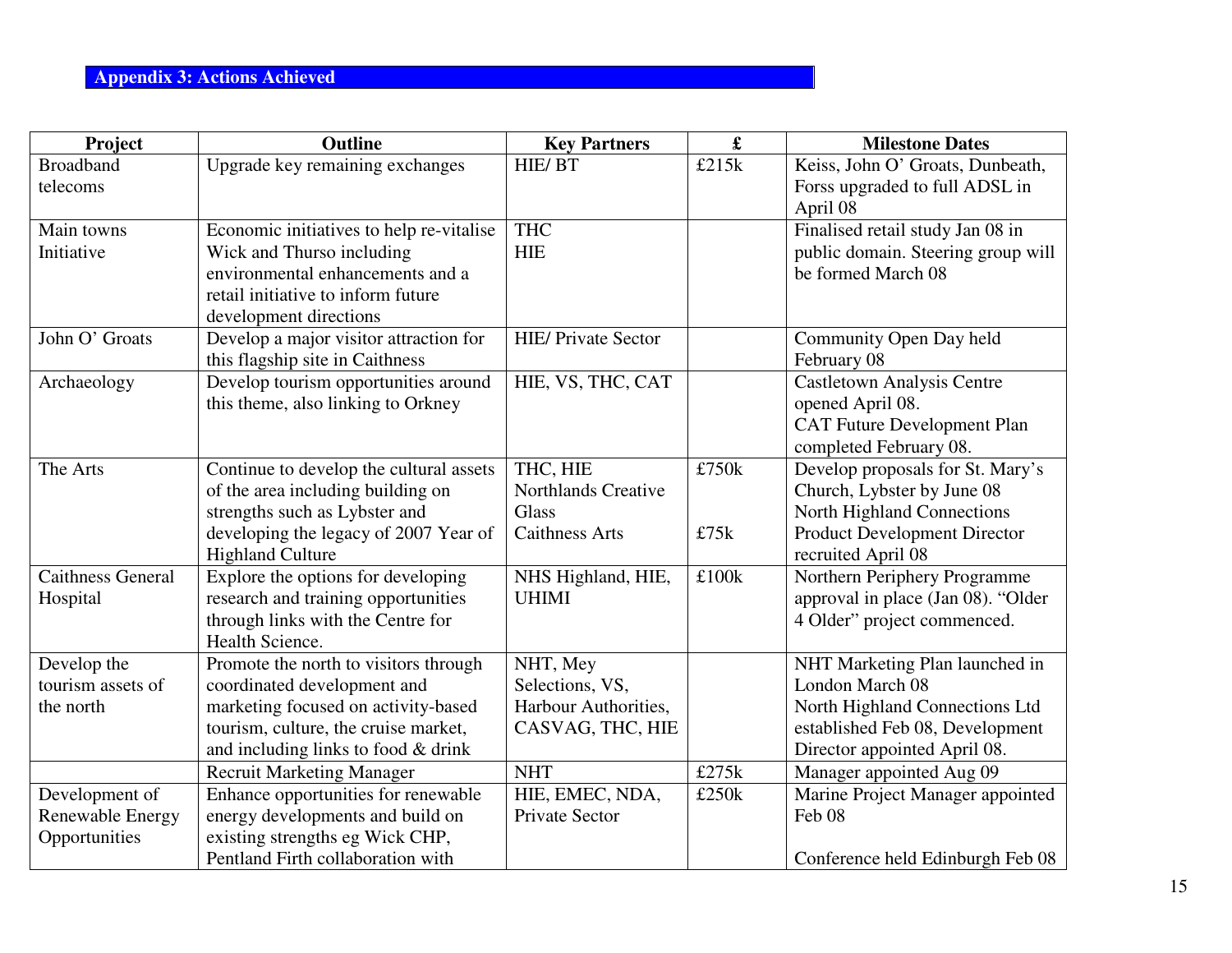|                                                                     | EMEC.<br>Develop a Marine Energy Project with<br>a dedicated project manager to<br>develop infrastructure and supply<br>chain necessary to deploy and support |                                           |                                | attended by First Minister.<br>Inward mission by 15 companies<br>Feb 08 |
|---------------------------------------------------------------------|---------------------------------------------------------------------------------------------------------------------------------------------------------------|-------------------------------------------|--------------------------------|-------------------------------------------------------------------------|
|                                                                     | devices in the Pentland Firth and<br>elsewhere.                                                                                                               |                                           |                                |                                                                         |
| <b>Business Networks</b>                                            | Encourage the development of<br>collaborative bodies in the North eg<br>Caithness Contractors Group, Fusion<br>and Chambers of Commerce.                      | Private sector,<br><b>Business groups</b> | £60k                           | Report commissioned on future<br>Chamber of Commerce activity.          |
| Facilitate the<br>development of a<br>more dynamic<br>labour market | Work with adults in work and out of<br>work to develop career planning skills                                                                                 | <b>HIE</b>                                | £80k                           | Plan-It Programme at UKAEA                                              |
| Nuclear<br>Decommissioning<br>Authority support                     | Enhanced support activity from the<br>NDA eg Nuclear Archive<br>establishment,<br>North Highland Regeneration Fund                                            | NDA, NHC                                  | £ 8m<br>£1.5m                  | Announced Feb 08 for Wick<br>Additional loan funding agreed<br>Dec 07   |
| Maximise future<br>use of site<br>infrastructure                    | Through site end state process ensure<br>that appropriate infrastructure is<br>retained for future use                                                        | DSRL, NDA                                 | Unknown<br>at this<br>stage    | Integrated into Lifetime Plan 08                                        |
| Appoint a new<br>Inward Investment<br>Executive                     | A dedicated resource to assist in<br>driving forward new investment in the<br>area                                                                            | <b>HIE</b>                                | £200k<br>total over<br>3 years | Roy Kirk appointed Aug 07 (Fiona<br>MacPherson appointed Sep 08)        |
| Develop an inward<br>investment strategy                            | Research and assess new opportunities<br>for the area                                                                                                         | HIE, SDI                                  | £ nil at<br>this stage         | Inward Investment North Highland<br>Marketing Plan completed Nov 07.    |
| Undertake learning<br>journeys                                      | Encourage local partners to visit<br>similar areas affected by industrial<br>closures and assess inward investment<br>activities                              | HIE, THC, NDA                             | £25k                           | Included in marketing Plan. 1st<br>Learning Journey to USA<br>completed |
| Develop services<br>and infrastructure at<br>Scrabster Harbour      | Create new business space at Scrabster<br>by Dec 08                                                                                                           | <b>SHT</b>                                |                                | Land now acquired. Site<br>infrastructure to be developed by<br>Jun 09  |
| <b>Pentland Firth Tidal</b><br>Energy project                       | Publish model for sea-bed leasing by<br>Oct <sub>08</sub>                                                                                                     | <b>TCE</b>                                |                                | Details announced at Caithness<br>Conference, Sep. 08                   |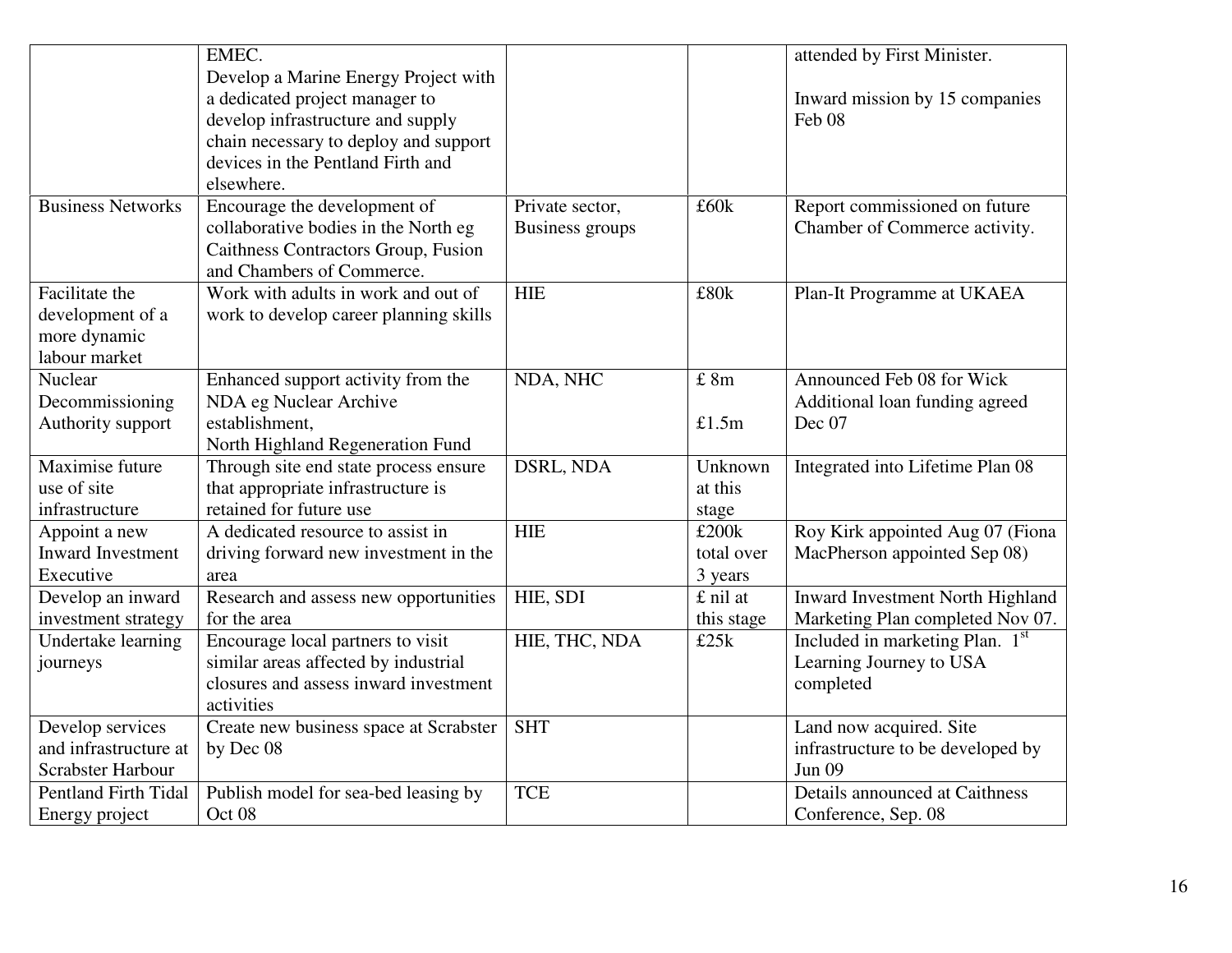|                                               | Attract at least two tidal device<br>manufacturers to the Pentland Firth<br>area by Dec 08                                                                                                                        | <b>HIE</b>   | Tocardo and International Power<br>now operating from Caithness<br>bases.      |
|-----------------------------------------------|-------------------------------------------------------------------------------------------------------------------------------------------------------------------------------------------------------------------|--------------|--------------------------------------------------------------------------------|
|                                               | Help make the case for a Grid<br>connection from the Pentland Firth<br>(land or sea based) to allow supply of<br>energy in excess of that currently<br>contained in the planned connections<br>estimated for 2013 | <b>PFTEP</b> | HIE Grid Study commissioned<br>Sep 08, final report to be published<br>Jan 09. |
|                                               | Commission study to provide baseline<br>environmental information for the<br>Pentland Firth by June 09                                                                                                            | <b>HIE</b>   | Data Gathering Study<br>commissioned Oct 08 - draft<br>report due Jan 09       |
| Develop the<br>tourism assets of<br>the North | <b>Caithness Broch Centre start Autumn</b><br>08                                                                                                                                                                  | <b>THC</b>   | Work commenced Nov 08                                                          |
| Caithness chamber                             | Chamber relaunched by Mar 09                                                                                                                                                                                      | <b>CCoC</b>  |                                                                                |
| of Commerce                                   | (ACHIEVED)                                                                                                                                                                                                        |              |                                                                                |
|                                               | Chief executive and admin assistant<br>appointed by Dec 08 (ACHIEVED)                                                                                                                                             | <b>CCoC</b>  |                                                                                |
| Develop the<br>tourism assets of<br>the North | Develop a three year package of<br>marketing and product development<br>activity creating up to 65 FTE's by<br>Mar 2012                                                                                           | <b>NHT</b>   |                                                                                |
| The arts                                      | Assist cultural organisations to carry<br>out 6 projects for Homecoming<br>Scotland 2009, creating 2 jobs. (So far<br>14 projects approved through<br><b>Highland Cultural Programme)</b>                         | <b>THC</b>   |                                                                                |
|                                               | Identify team members in partner<br>organisations e.g HIE and discuss how<br>best to run workstream/work together                                                                                                 |              |                                                                                |
|                                               | Developer event in Inverness to:<br>Provide info to developers<br>Increase confidence and<br>certainty around development<br>Collect feedback                                                                     |              |                                                                                |
|                                               | Complete study on potential STEM<br>project in Caithness & N Sutherland                                                                                                                                           |              |                                                                                |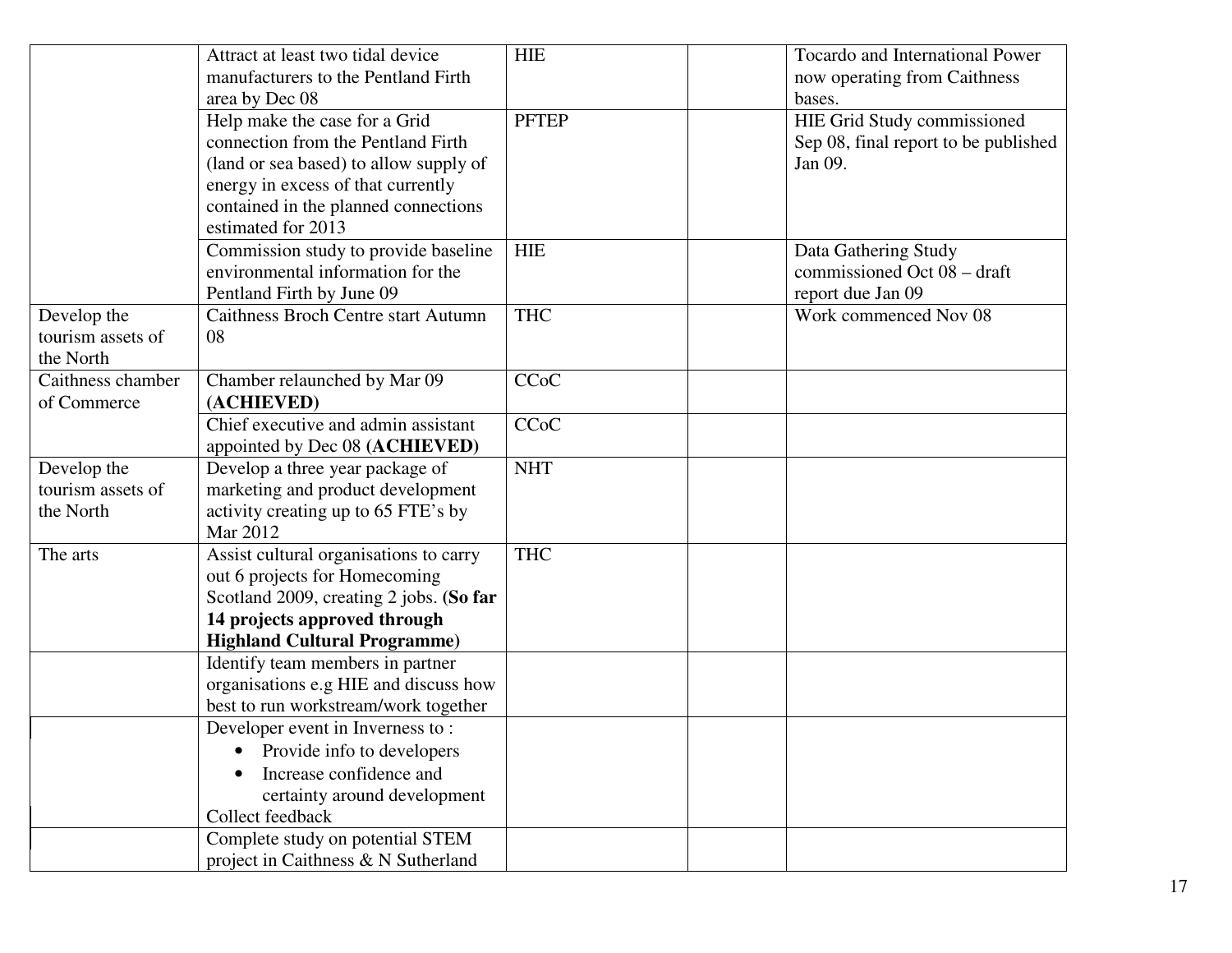| primary/secondary schools                                      |             |  |
|----------------------------------------------------------------|-------------|--|
| Further develop the role of Caithness                          |             |  |
| Science Festival in raising awareness<br>of engineering skills |             |  |
| Develop final business case for                                | <b>NDA</b>  |  |
| Engineering Skills Centre at NH                                |             |  |
| College                                                        |             |  |
| Complete funding package for                                   | NHC - UHI   |  |
| <b>Engineering Skills Centre</b>                               |             |  |
| Project manager appointed                                      | $NHC - UHI$ |  |
| <b>Planning Application</b>                                    | $NHC - UHI$ |  |
| Commission physical masterplan for                             | <b>HIE</b>  |  |
| John O'Groats                                                  |             |  |
| Discussions with Businesses, Planning                          | <b>HIE</b>  |  |
| Authority, community                                           |             |  |
| Launch event at Harbourfest 09                                 | <b>WHA</b>  |  |
| Promote key sources of loan funding                            | <b>CCoC</b> |  |
| (public sector and banking                                     |             |  |
| institutions)                                                  |             |  |
|                                                                |             |  |
|                                                                |             |  |
|                                                                |             |  |
|                                                                |             |  |
|                                                                |             |  |
|                                                                |             |  |